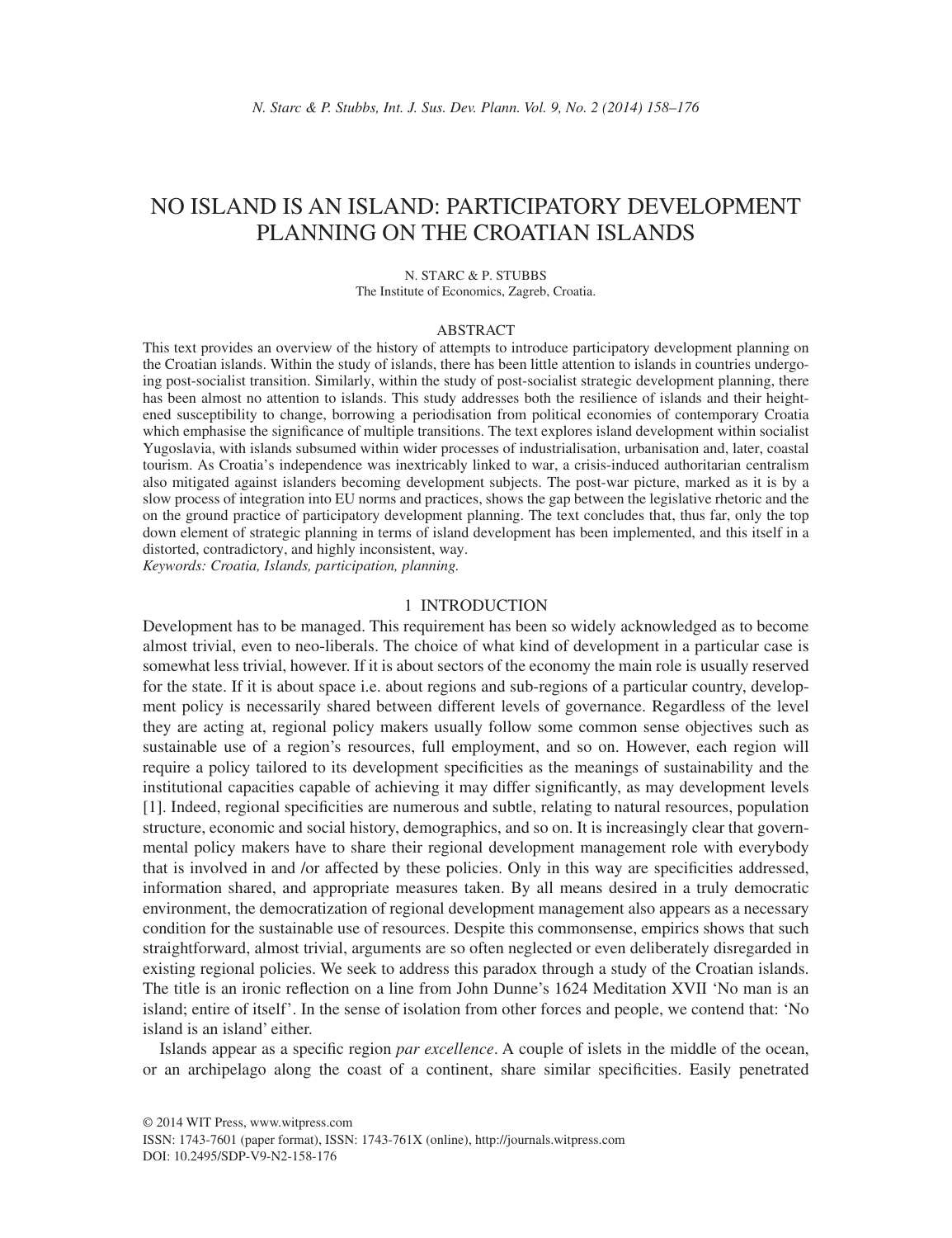ecosystems, autarchic economies, unique cultures and fragile social structures call for specific development care. If left alone in the sea, islanders know how to manage. Once involved in a wider spatial division of labor, exposed to various disembarkations and offered new possibilities, islanders as a rule cannot cope with the new situation. In such cases (very few islands of the world are still "mainland development free"), an island autarchic economy becomes part of the mainland economy whereas a small island society becomes a part of continental social and institutional structures. By the same token islands become subjected to continental development policies and far too often are faced with continental policy makers disregarding the specificities of the place they have disembarked on.

It is thus not surprising that islands have become more and more attractive to researchers. In the context of the growth of 'island studies' exploring "the constitution of 'islandness' and its possible or plausible impact on … policy foci/issues" [2], studies of sustainable island development have grown apace. Researchers have addressed planning in the context of the paradox of islands' simultaneous 'vulnerability' and 'resilience' [3]. This literature views islands as 'singularly intriguing' [4], in terms of their diverse ecologies, entrenched peripheral status, sets of socio-economic dislocations, and the experimental and innovative nature of their governance. The earliest studies, from the 1960s, focused primarily on economic development and viability, tending to conflate islands with small peripheral jurisdictions, with an exploration of islands in the context of sustainable development not gaining ground until much later. Summing up the literature, a leading exponent of island studies has suggested that "islandness is an intervening variable that does not determine, but contours and conditions, physical and social events in distinct, and distinctly relevant, ways" [5].

A major focus in the literature has been one which addresses the relation between islandness and modes of governance, posing the question "is island vulnerability exacerbated when systems of governance are imposed from outside?" [6]. A recent focus on 'nissology' or 'the study of islands on their own terms' [7] has sought to bring back questions of human agency into the research, countering a rather deterministic view of islands as "victim(s) of those economic, social, environmental and political factors that characterize thinly populated, isolated jurisdictions" [6]. Although it is the case that "many island populations are internally fragmented about whether and to what extent they should conserve or develop … resources" [3], the literature has increasingly sought to emphasise the 'imaginative' qualities of islands, their assets and resourcefulness of their inhabitants, framed by their connectedness as much, if not more, than their 'isolation' [8].

The recent economic and social history of the Croatian islands reveals almost all the paradoxes found in the discipline of nissology. Almost everything that can happen to an archipelago has happened: undesired disembarkations, overseas emigration and depopulation, ill conceived policies, and lately the conjunction of war and transition. It also shows what happens when islanders are not consulted and what happens when they do participate.

The last point is particularly important because it opens up the question of island development management as a specific topic within the study of local development planning. Local development has been the subject of a significant comparative literature, linking planning theory, empirical research and practice. Part of this literature has focused on the specific practice of strategic development planning as "a systematic method for dealing with change, consensus building covering the entire community and the creation of a shared vision" [9]. Strategic planning has been seen as concerned with "the harnessing of economic, social, environmental and cultural assets" [10], in an holistic and integrated process, "as equal segments of one development" [11]. In recent times, the literature has begun to recognise that 'the political-institutional dimension' [12] is crucial, with the quality of governance a key intervening variable effecting the outcomes of sustainable development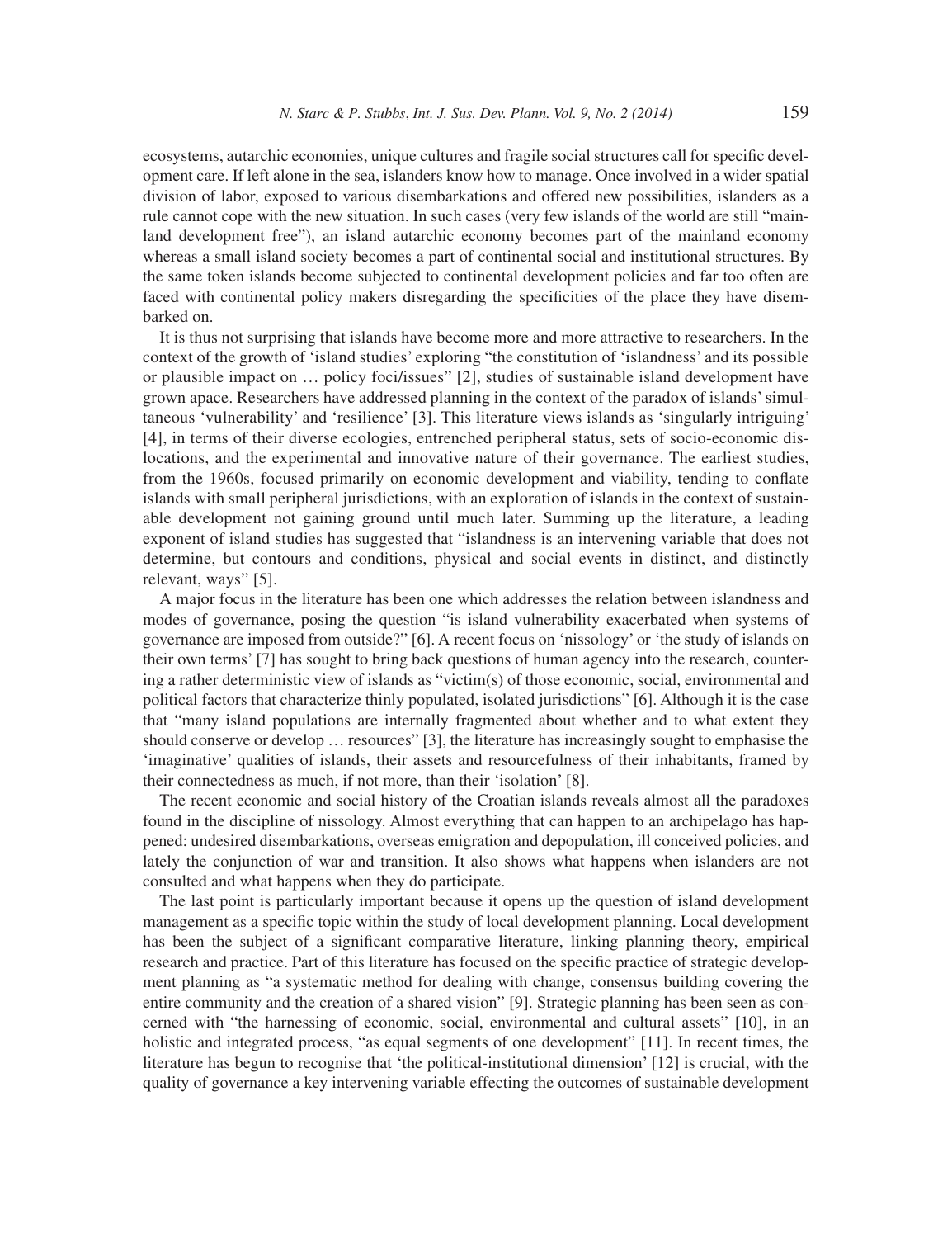planning processes [13]. The role of diverse stakeholders, or "everyone in an area who has an interest in the development of the area"  $[14]$ , has also been seen as increasingly important, with specific attention to participation as "a process through which stakeholders influence and share control over development initiatives and the decisions and resources which affect them" [15]. An extensive literature has charted the limits and possibilities of stakeholder participation in strategic development planning processes, analysing a range of factors which may influence planning processes and outcomes.

After the fall of the Berlin Wall in 1989, another growth area in the literature has been the issue of local strategic development planning in post-communist transition contexts. Here, the literature has, primarily, focused on the management of sustainable development in post-communist cities, in the context of a paradigm shift in the nature of the socio-economic system, in central-local relations, and in the nature of the planning process. In terms of the latter, the importance of multi-level, pluralistic planning, replacing 'top-down' centralised planning has been emphasized. There has been an emphasis on the complex ways in which legacies and memories of previous systems impact on change processes and on how informal norms continue to exert influence in new institutional settings and structures.

Within these literatures, there is a notable resistance to the uncritical transfer of conceptual schemes and specific hypotheses from elsewhere, be it from the so called 'mainland' or from developed capitalist democracies. Above all, crude generalisations about island or post-communist spaces *per se*, are rejected in favour of nuanced and contextual analyses which are based on what might be termed conjunctural methods. Thinking conjuncturally involves an examination of the different, and sometimes divergent, tendencies at work in a particular spatial location at a particular moment in time. It is the particular combination or condensation of these tendencies or forces which constitutes a conjuncture [16]. As Clarke has recently argued: "In such a perspective, the search for the primary cause represents a mistaken analytical route – even if a prime mover was identifiable, it only gains its significance in its articulation with the other tendencies that together make up this specific conjuncture." [16]. Conjunctural thinking contains within it a certain kind of historical thinking, insofar as understanding what Foucault called 'the history of the present' forces us into a critical examination of how the current conjuncture came about, what are its 'genealogies', or its "anterior conditions of existence" [17], the better to understand the future as "an open horizon, fundamentally unresolved, and in that sense open to 'the play of contingency'" [17]. In addition, whilst spatial thinking is of immense importance, locating spaces within complex systems of interaction, marked by 'geometries of power' [8] in which the local and the global are co-constituted [18], allows for an understanding of social relations and their transformations in ways which reframes supposedly bounded sites as constellations of forces and flows.

It is the case that, within the study of islands, there has been little attention to islands in countries undergoing post-socialist transition. Similarly, within the study of post-socialist strategic development planning, there has been almost no attention to islands. This study thus addresses both the resilience of islands and their heightened susceptibility to change, borrowing a periodisation from political economies of contemporary Croatia which emphasise the significance of multiple transitions: from socialism to post-socialism and from being a part of a federation to national sovereignty and independence (around 1990 and 1991); from war to peace (around late 1995); from authoritarian nationalism to a more democratically oriented government (in 2000); and towards a kind of democratic consolidation and pursuit of EU membership (from around 2003), marked by the transformation and decline of the authoritarian nationalist party that regained power in 2004 and lost it again to the social democratic option in December 2011.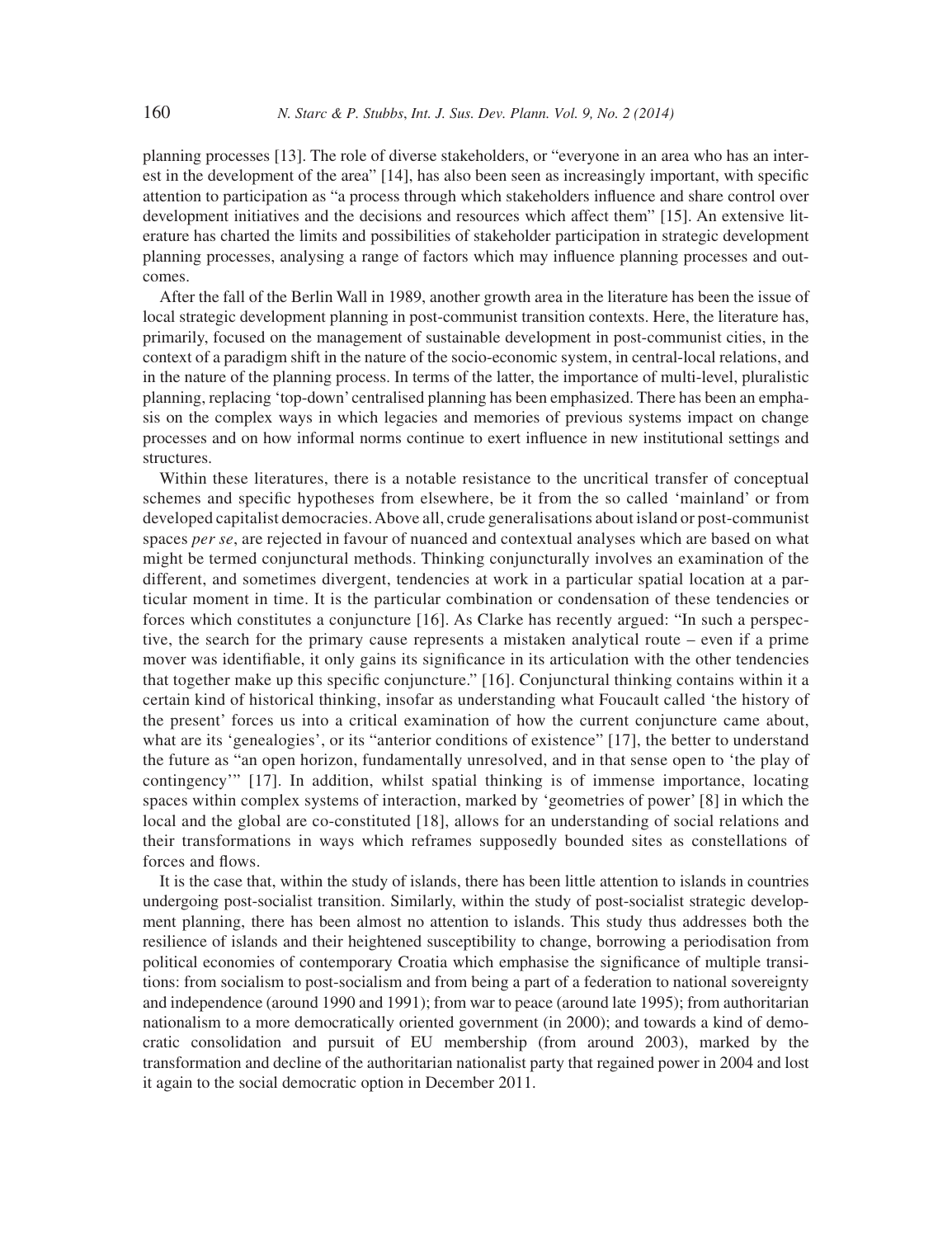Our approach reflects our own active engagement in many elements of the unfolding contest to take islands and islanders seriously, combining scientific research, policy advice and drafting of legislation, and, sometimes, political lobbying. In this sense, the text cannot be considered 'objective' but is rather, reflexive, based on the intense engagement of one of us and our joint commitment to a multi-disciplinary approach. The historical facts have been constructed out of interviews with key personnel from the relevant Ministries and combine with our own, and others', prior research and policy work, to shed light on complex processes, largely at the macro-level which, of course, need to be complemented by more in-depth local case studies [19–21]. How to tell the island story is a question that has to be tackled within this approach too. As a chronically under-researched topic, the danger is that premature judgements are offered on what is central and what is marginal, what is general and what particular, what is complex enough to deserve serious scientific attention and what is trivial and barely needs to be mentioned. Our preference, traceable to Wittgenstein, is for *narratology* rather than epistemology [22, 23] which means that Croatian islands' *differentia specifica* has to be exposed as a set of premises rather than conclusions enabling the reader to arrive at his/her own judgement. Islands are approached here not only as a scientific subject but also as a specific development issue that should be taken care of by elected policy makers in the context of citizen/islander participation.

### 2 THE CROATIAN ISLANDS: A BRIEF HISTORY OF DISEMBARKATIONS

As the technological means of observing and counting physical geographical features have improved over time, the number of islands off the coast of Croatia has grown apace, as have tourist numbers. All other demographic and social indicators, however, have shown a declining trend. The first estimates were made by the Austrians at the end of the 19th century, coming up with a figure of some 650 islands. After WW2, this number increased to 1,185. Most recent research suggests some 1,246 islands, divided into 79 islands proper; 526 small islands or islets; and 641 rocks, either permanently or temporarily visible [24].

Table 1 below shows the total population of the Croatian islands as recorded by each census since 1961, indicating a gradual decline with a notable exception of the decade 1981–91 and a minor one of the decade 2001–2011. Table 2 below shows the age structure of the Croatian islands in 2001 illustrating both an older population and a higher dependency ratio in the islands compared to Croatia as a whole. $<sup>1</sup>$ </sup>

The expansion in the 1980s was a result of both 'pull' factors, in terms of the rapid growth of tourism and, hence, rising standard of living and increased employment opportunities for even those with only basic secondary education, and 'push' factors in terms of economic crisis in the urban areas. Currently, some 2.89 per cent of the Croatian population are registered as living on one of the 47 inhabited islands (48 in 2001). The last island in the Adriatic which had one inhabitant only is now recorded as uninhabited. The total figure has never been above some 3.0 per cent, reaching a peak of 173,503 as recorded by the 1921 census. The UNESCO concept that 'small islands' are those with a surface area of less than 10,000 km<sup>2</sup> and/or with less than 50,000 inhabitants [27] does not fit the Croatian context. Indeed, only two Croatian islands exceed 400 km² (Cres and Krk), with none of the Croatian defined 'small islands' bigger than 20 km². The 47 inhabited Croatian islands range

<sup>1</sup> The last Census took place at the end of March 2011. Apart from the basic population numbers across settlements the results have not been published as yet. However, low natality and high mortality rates in the period 2001–2010 confirm that the island population increased due to immigration only. The trend depicted in Table 2 therefore continues.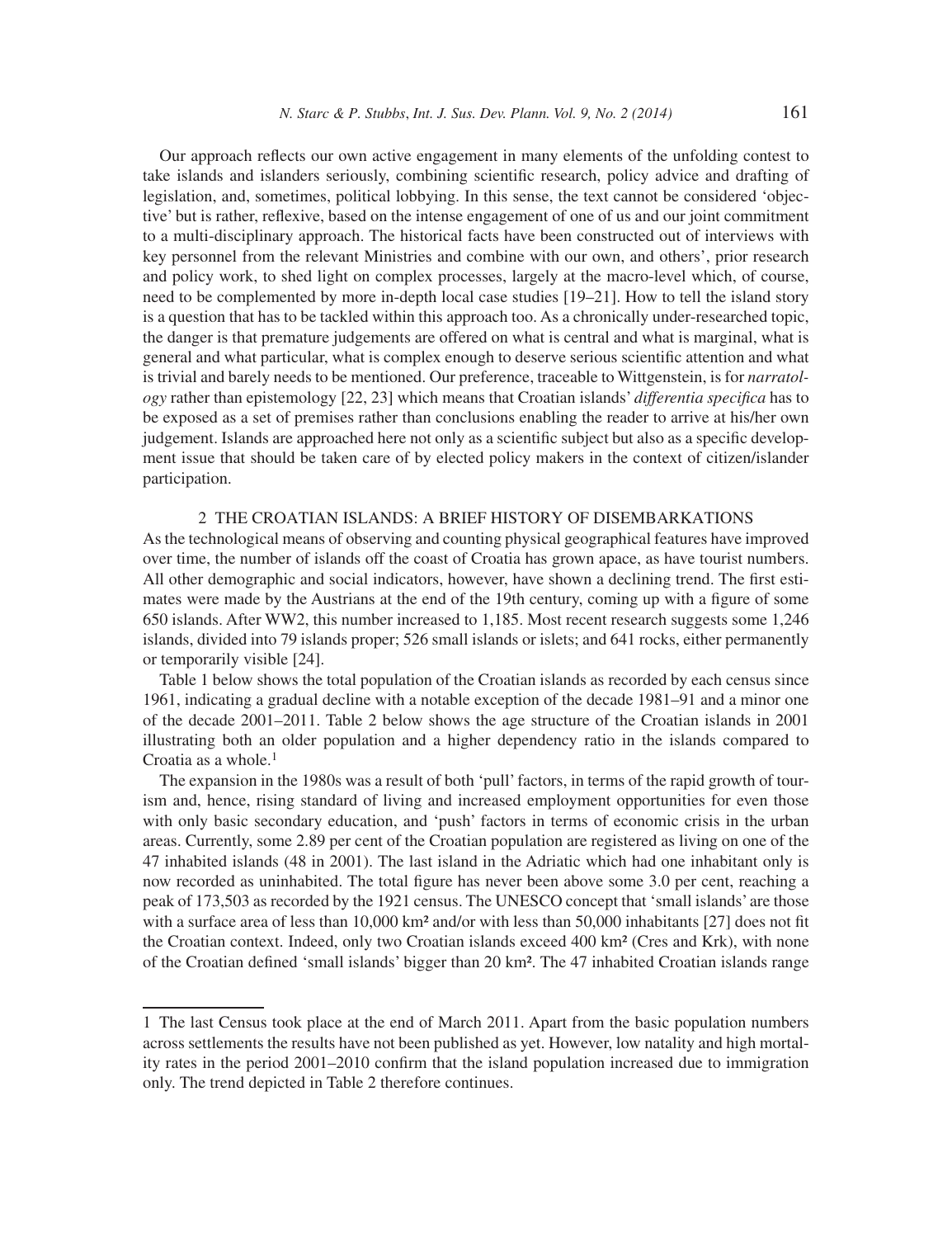| Date | Population | Index |
|------|------------|-------|
| 1857 | 117,481    | 67,7  |
| 1900 | 166,891    | 96,2  |
| 1910 | 173,263    | 99,9  |
| 1921 | 173,503    | 100   |
| 1931 | 165,624    | 95,4  |
| 1948 | 151,835    | 87,5  |
| 1953 | 150,073    | 86,5  |
| 1961 | 139,798    | 80,6  |
| 1971 | 127,598    | 73,5  |
| 1981 | 114,803    | 66,2  |
| 1991 | 126,447    | 72,8  |
| 2001 | 122,228    | 70,4  |
| 2011 | 125,082    | 72,1  |

Table 1: Population in the Croatian islands, 1961–2011.

Source: [25, 26] and Statistical Report No 1441, The Croatian Bureau of Statistics 2011.

Table 2: Age structure, Croatian islands and general population, 2001 census.

| Age       | Islands | General Pop |
|-----------|---------|-------------|
| $0 - 19$  | 22%     | 24%         |
| $20 - 59$ | 51%     | 54%         |
| $60+$     | 27%     | 22%         |

Source: CBS and [26].

in population from 2 (on Srakane Male) to 19,286 (Krk) followed by Korčula (15,489), Brač (13,987) and Hvar (10,948) as the only islands with a population of over 10,000 [26]. In total, there are 313 settlements (*naselje*), with only 12 having a population of 2,000 or more (Table 3).

Economic activity remains rather simplified when compared to continental Croatia, with islanders, on the whole, having proved able to utilise quickly comparative advantages created by developments on the mainland and create a monocultural production structure. However, the ability to restructure island economies when these comparative advantages ceased to exist proved rather more difficult and, in many cases, impossible. The share of islands in the Croatian economy never exceeded 5 per cent, whatever the indicator, with share in GDP not exceeding 3 per cent. For the past decades, investments in islands represented between 2 and 5 per cent of overall investments. The true value of tourism cannot be calculated as the number of tourist nights is, itself a very crude and, indeed, sometimes unreliable, indicator. Traditionally, there has been a gap between the more developed Northern islands (in the Kvarner bay) and the less developed Southern islands (in South Dalmatia). Table 4 below shows this in terms of the percentage of the active population and rates of unemployment. Again, data from the 2001 Census appear as the most recent published in final form. Given the economic crisis and rising unemployment that Croatia has been undergoing since 2008, the situation on islands could only worsen.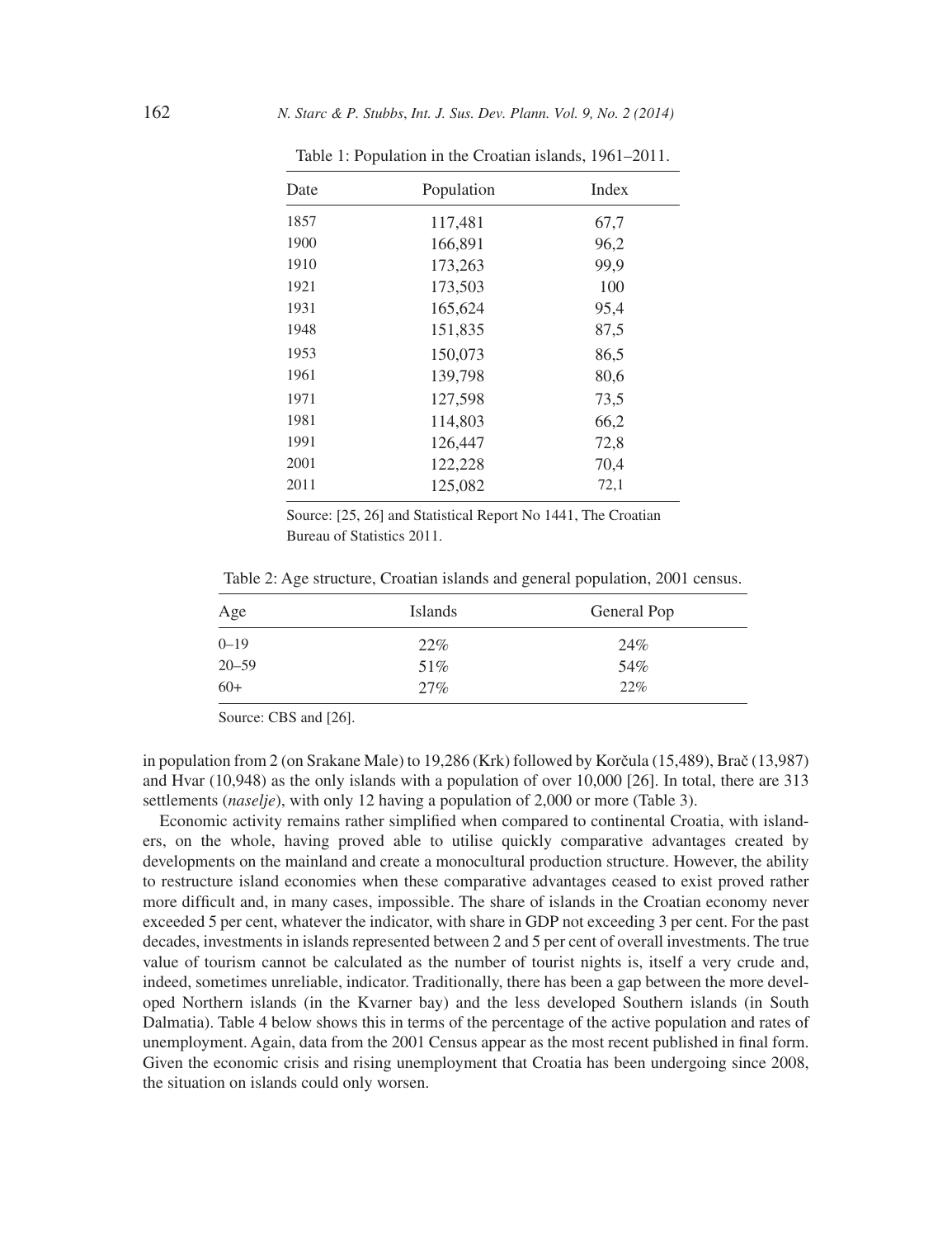| Settlement size | No. of settlements | $\%$ of total | No. of inhabitants | $\%$ of total |
|-----------------|--------------------|---------------|--------------------|---------------|
| $\theta$        | 10                 | 2.89          | $\theta$           | $\theta$      |
| $1 - 50$        | 83                 | 26,82         | 1,664              | 1.36          |
| $51 - 100$      | 54                 | 17.25         | 3,898              | 3.19          |
| $101 - 200$     | 52                 | 16.61         | 7,744              | 6.34          |
| $201 - 500$     | 56                 | 17.89         | 17,491             | 14.31         |
| $501 - 1000$    | 22                 | 7.03          | 16,345             | 13.37         |
| 1001-2000       | 24                 | 7.67          | 35,677             | 29.19         |
| $2001 +$        | 12                 | 3.83          | 39,409             | 32.24         |

Table 3: Size of settlements on Croatian islands, 2001.

Source: [13] and Statistical Report No 1441, The Croatian Bureau of Statistics 2011.

|              |           |        | Active population |        |          |       |            |  |
|--------------|-----------|--------|-------------------|--------|----------|-------|------------|--|
|              |           |        |                   |        | Employed |       | Unemployed |  |
| Island group | Total pop | Total  | $\%$              | Total  | $\%$     | Total | $\%$       |  |
| Kvarner      | 38,687    | 17,007 | 43.96             | 14,434 | 84.87    | 2,573 | 15.13      |  |
| N. Dalmatia  | 22,565    | 7,956  | 35.26             | 6,230  | 78.31    | 1,726 | 21.69      |  |
| C. Dalmatia  | 42.159    | 17,125 | 40.62             | 13,364 | 78.04    | 3,761 | 21.96      |  |
| S. Dalmatia  | 19.007    | 7.926  | 41.70             | 6.039  | 76.19    | 1,887 | 23.81      |  |
| All Dalmatia | 83,731    | 33,007 | 39.42             | 25,633 | 77.66    | 7,374 | 22.34      |  |
| All islands  | 122,418   | 50,014 | 40.86             | 40,067 | 80.11    | 9,947 | 19.89      |  |

Table 4: Active population and rates of unemployment in the Croatian islands, 2001.

Source: Lajić and Miše.

Transformations in the economic and social history of Croatian islands of which dramatic demographic changes are a symptom have rarely been caused by islanders and their propensity for change, but by something or someone that came from the sea. Only one or two bigger islands managed to master their development at some points in history as a result of some particular circumstances on the mainland. The economic and social history of small islands in Croatia is a nonlinear narrative of varied and various uninvited but irresistible disembarkations, from the ancient Romans, through the city state of Venice, to the French who ended feudalism and made room for Austrians who disembarked around 1820 and stayed for the next hundred years.

It was a notable moment as former rulers did not interfere in what islanders were producing and how and only took toll, mainly in kind. This was an exploitation which was concerned, only, with expropriating the final product and/or the wealth which came from it. Austrian soldiers and clerks were followed by investors who brought new technologies and know how and were not interested in islanders' skills and knowledge about the ecosystem which enabled them to live sustainably for centuries. Nevertheless, they imposed new labour processes and brought new forms of time-work discipline. The fishing industry, wine production and to some extent ship building were the first to experience a new way of making a living: work organized by someone else, no participation in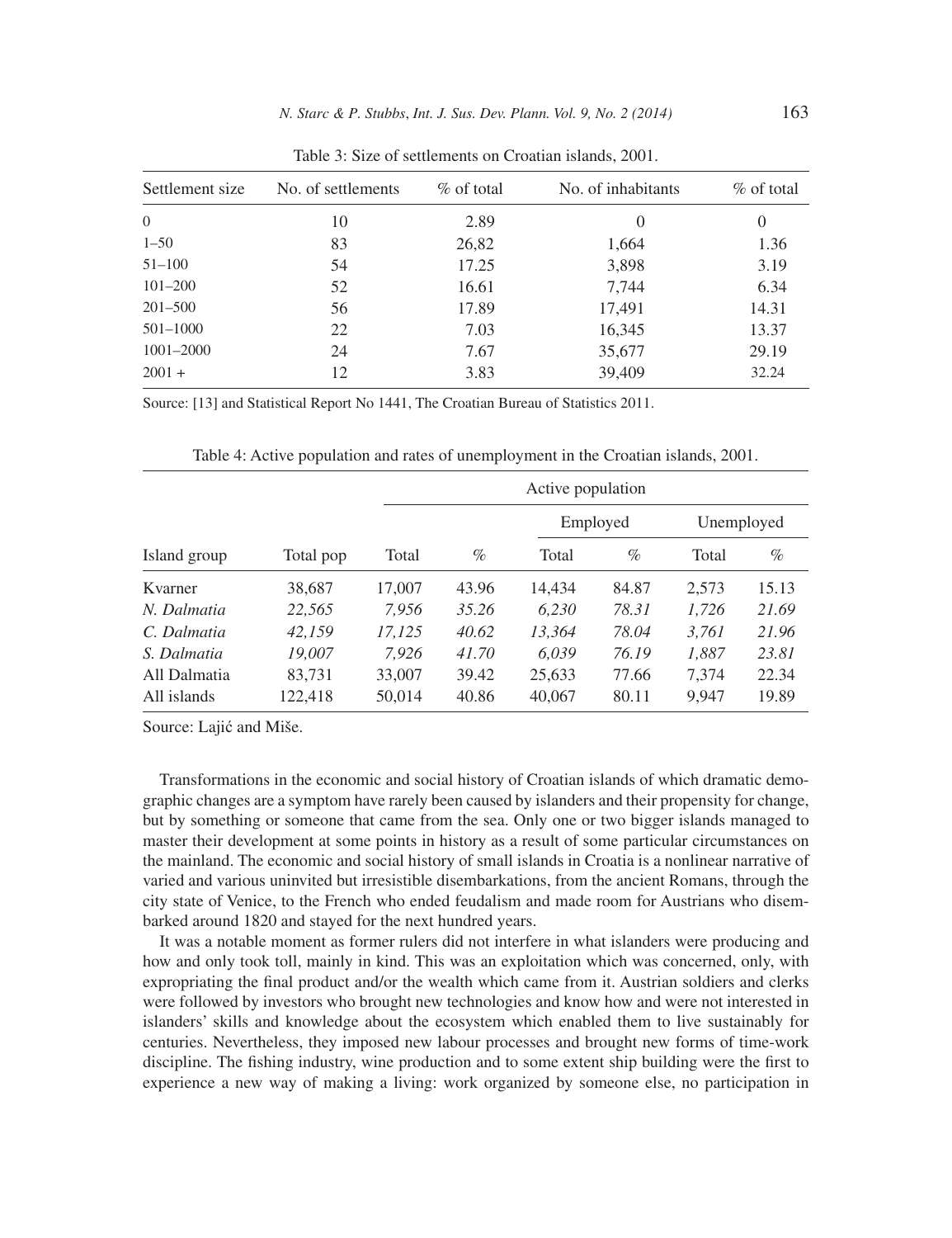production decision making and wages that could be spent to buy goods that were not produced on the island. Capitalism introduced in this way gradually made islands knots in a continent- wide network of the spatial division of labour. In this phase, autarchy was slowly abandoned to make room for a specialized island economy dependent on whatever fluctuations and investment waves took place on the mainland. The islands faced the paradox of two policies; one made by islanders who continued to live in the old sustainable way wherever and whenever they could and another, colonial and resource stripping, made and implemented by Austrian rulers. Since access to the sea was more important than island resources however, the islands were far from the main focus of the Vienna court, and the neglect of island specificities and lack of care about their resources started to have other kinds of negative effects.

In the early 20th century, the Austro-Hungarian empire was replaced by Italy in the north and by the Kingdom of Yugoslavia in the south Adriatic. Development policy remained dualistic although most resources were already utilized or near exhaustion except for one, perhaps the most valuable and still available, namely islanders themselves. This last resource was not utilized on the islands however and most islanders left for the mainland ending up in both Americas, in Australia, and elsewhere. Island specificities, or rather the differences between the islands and the mainland, became sharper but the top down policy did not respond, as the negative effects accumulated further and agriculture and fishing were slowly abandoned triggering a decline of corresponding crafts.

### 3 ISLANDS UNDER SOCIALISM: BELATED RECOGNITION, LIMITED PARTICIPATION

The next ruler, from 1945 to 1990, was socialist Yugoslavia. The first to disembark after the state militia were socialist planners who brought the idea of concentrating industry and collective ownership of agricultural land. Numerous small canneries and industrial workshops were thus dismantled and transported from smaller islands to bigger ones or to the mainland as part of the policy labelled as "the socialist accumulation of capital" [28]. In classic central planning, regional specificities and local economic effects were disregarded and locals had no say whatsoever. Social effects were not considered either with the final goal, a perfect communist society, seemingly valuable enough to sacrifice a small island or two. The era of top down policies with no participation by islanders reached its peak in the early 1950s, leading to a mass exodus of islanders. The figures in Table 1 show the sharp decline described by the censi of 1948 and 1953. An enclave of remaining islanders on small islands was no longer able to reproduce themselves let alone create any kind of development policy.

In the late 1950s, in contrast to most countries in Central and Eastern Europe, Croatia as a part of socialist Yugoslavia introduced participation at the local authority or municipal level, following the introduction of so-called socialist self-management as an intrinsic part of 'the Yugoslav exception' after the break with Stalin and the Soviet Union. The system revolved around Workers' Councils as organs of workers' control in all enterprises. Some research revealed that decision-making remained top-down and non-transparent, with informal and impenetrable groups of enterprise managers and senior party officials in control, and the Workers' Councils existing as a largely powerless, rubber stamping, body, with as few as 2–3 per cent of all decisions being made and implemented in a truly participatory manner [29, 30].

Correspondingly, Croatia's 118 municipalities, or units of local self-government, were underpinned by a system of socialist democracy. Again, the reality was somewhat different, with members of the Municipal Assembly and the Municipal Executive Council elected from the list proposed by the Socialist Alliance of Working People, a universal and formally non-political body which was, actually, largely politically controlled, and which monopolised power. Municipalities produced an annual 'Social Development Plan' which was an administrative document which was endorsed politically,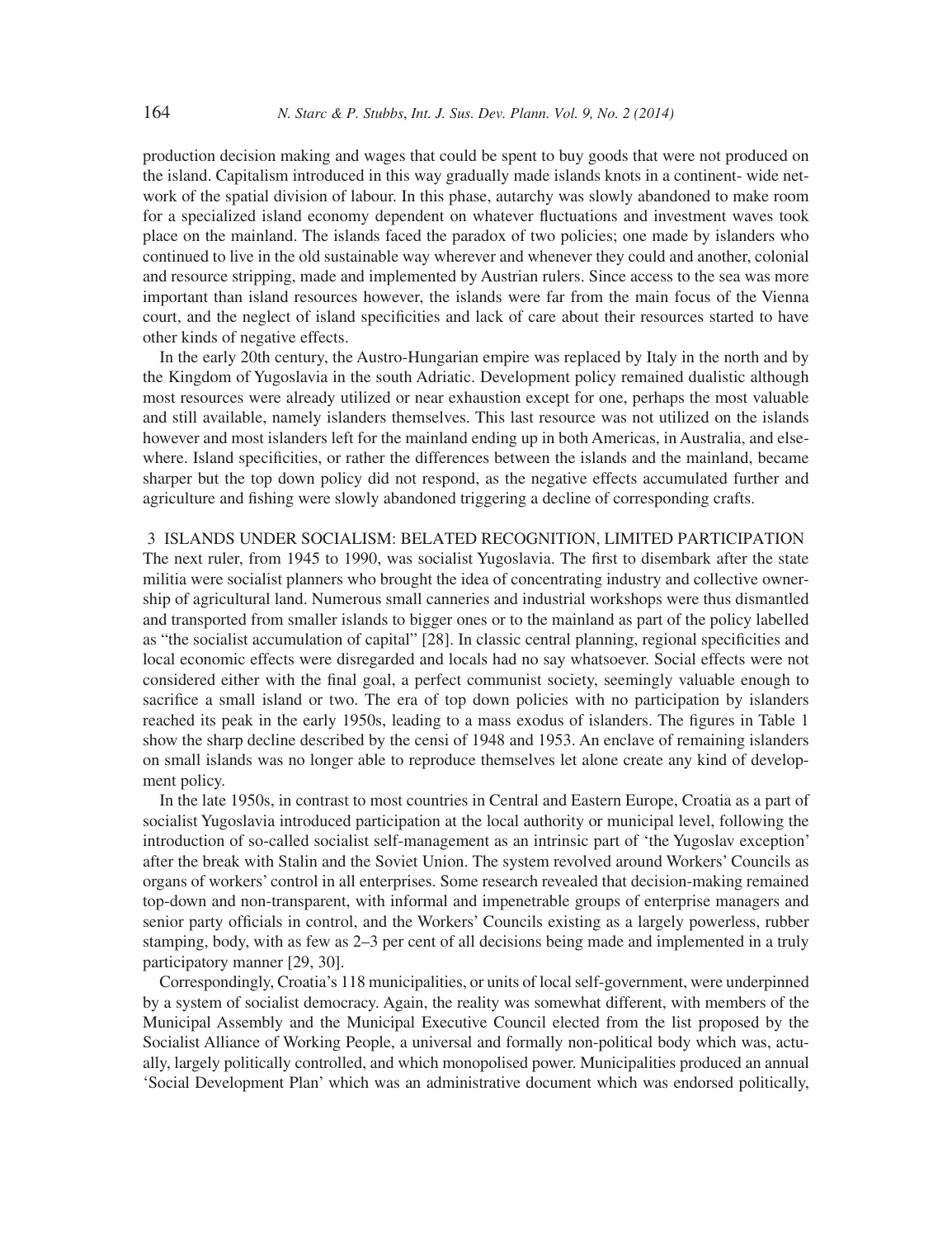but with no citizens' participation whatsoever. In practice, these documents became more and more formalistic with each successive plan involving rewriting and adjusting the previous year's document. This kind of planning did not survive transition and was abandoned in the early 1990s.

Municipalities also commissioned occasional Physical Plans which were produced by licensed consultancy firms. These boiled down to land use plans inspired more by the development aspirations of the municipal leadership than on basic economic and social analysis. Physical plans tended to be produced on a four to five year cycle in tourist areas, with a longer gap of between ten and fifteen years elsewhere. These documents involved a kind of passive participation which boiled down to public hearings of draft plans previously prepared by licensed physical planners. The key parts of the documents, in terms of land use and spatial development goals, were drawn up under the influence of the Mayor and the Executive Council but with no other stakeholder input whatsoever. Draft plans used to be presented in a non-user-friendly form so that even educated readers could not see clearly what was being proposed. Future land use usually remained blurred to future land users, so that changes in response to public concerns were, nearly always, merely cosmetic. The practice of producing physical plans, underpinned by an architecture of laws, regulations and decrees, survived independence and transition. It remains a legal obligation to produce such plans, with violations of the plan itself a breach of the law. Hence the profession of physical planners, committed only to *ex post* participation, has maintained a dominant position, enjoying legal protection and support, often favoured for relevant ministerial positions, and maintaining a market niche. Whilst islands were not the focus of attention in this period, there was an opportunity to begin influencing their own development although small islands already were faced with large-scale out migration and large islands became reliant, from the 1960s onwards, on growing tourism and declining industries.

In general terms, the Croatian islands were not in the focus of planning discussions during socialism. In part, this was a reflection of the heavy emphasis on industrialisation and consequent urbanisation in post-WW2 Croatia and Yugoslavia. Even in the early days of the expansion of tourism as a special focus area in Croatia, there was still less attention to islands *qua* islands than as a part of coastal municipalities. Islands remained undeveloped in terms of tourism, mainly as a result of the higher costs of development in terms of materials, labour and, above all, transportation. The larger islands began to be developed first but, again, tourist capacity remained quite small until the 1980s.

In 1985, the Island Development Co-ordination was formed as a consultative body consisting of the mayors of island municipalities. This is the first of many examples of a kind of 'accidental' policy initiative, with one key figure, the Head of the Department for Islands in the Association of Dalmatian Municipalities (*de facto* the Dalmatian region), committed to the idea and encouraging mayors to join. The Co-ordination acted as a kind of lobby group and managed to ensure that an item in the Republic budget be established for island development. Mayors joined together to fight for this budget line and competed with each other for their share of it. The dialogue between the Government and the Co-ordination was, thus, established in the absence of any other stakeholders, with both sides assuming and claiming that mayors, *a priori*, represented islanders' best interests. In part, this reflected a long standing absence of the notion of 'stakeholder' or even 'interest group' under socialist self-management where everyone was assumed to be involved in decision-making albeit in the absence of real and meaningful mechanisms for true participation [31]. Bottom-up initiatives which were not filtered through the Socialist Alliance of Working People were treated as deviant, non-institutional, ill conceived in the eyes of socialist politicians, and, certainly, unwelcome.

The Co-ordination is of particular interest, not least because no similar bodies emerged for other specific geographic areas such as the mountainous or plateaux areas. Its acceptance by the Government can only be explained in terms of the specificities of islands which the state could not handle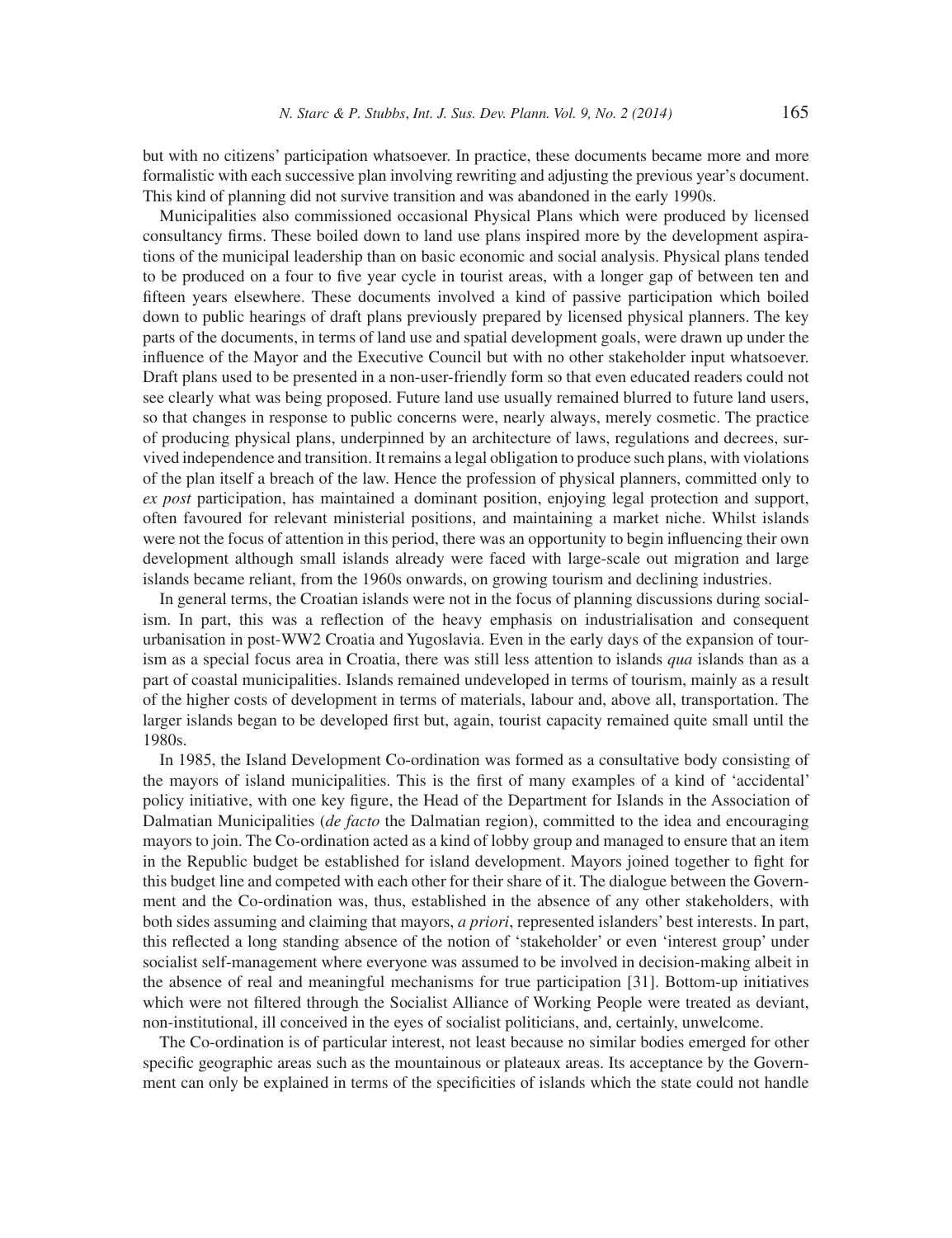through its normal policy measures and processes. Even here, though, it could be argued that the body was accepted because of the small number of islanders and the corresponding lack of any threat to the existing political system. Policy makers were able to argue that they had responded to and recognised the specificities of islands and institutionalised their concerns in this body. Indeed, speaking in terms of its legacy, it appears that the Co-ordination established a trend, continuing to the present day, of high levels of rhetoric, low levels of funding, and extremely low levels of general popular participation. It cemented in islanders' thoughts the idea that, along with discourses from high officials regarding 'our 1000 beauties' will come little or nothing in the way of money and required projects.

Another initiative of the same period was, however, more participatory and, perhaps, has left a more positive legacy. In 1986, during the first flowerings of social movement activity in parts of Slovenia and Croatia [32], a new initiative emerged based on a kind of 'accidental' common ground between the then President of the Municipal Assembly and researchers from the Institute of Economics Zagreb (EIZ). In the municipality of Cres and Lošinj, two islands joined on the more developed northern Kvarner archipelago, a Centre for the Development of the Adriatic Islands was planned and established in 1987 with two employees funded by municipal funds. Its goals included helping to steer island development, ensuring that development programmes and thinking took into account the specificities of island development, and, crucially, to promote the role of islanders in decision making. From its inception, the Centre came up against the dominant power structure on the islands of Cres and Lošinj, namely the two main tourist and trade firms which employed almost 60 per cent of all the islands' active population, and which controlled municipal decision-making with its own people as Presidents of the Municipal Assembly and Executive Council. Indeed, a number of 'company islands', i.e. those dominated by one major company, still exist today, with companies tending to by-pass participatory planning processes. Traditionally, the two key political positions in the town were nominees of these firms and, when the President of the Assembly changed, municipal commitment changed to concern, if not hostility, at a body perceived to be interfering in municipal matters. Already, by 1988 funding from the municipality became more erratic, invitations to key meetings were no longer received, and the Centre's work was largely ignored.

Formally, the initiative survived the change in the political system in 1991 but never had much power locally. It was formally closed in 1994 although, as we shall note below, elements of the Centre's structures and its leading activists became important in terms of the formulation of island policy at central state level. Overall, then, we can summarise the 1980s as a period of a flowering of interest in islands but with limited participation beyond political and business elites.

# 4 ISLANDS IN WAR: ISLANDS OF PARTICIPATION IN A SEA OF CENTRALISATION

Not surprisingly, in the early 1990s, island development was rather lost as a political issue in the context of more pressing issues in terms of Croatia's independence and the war which, between 1991 and 1995, affected significant parts of Croatia including the islands, largely indirectly in terms of blockages from the sea or to the occupied mainland [33]. More generally, war brought the need for crisis management in government so that it would have been surprising if questions of strategic development could have forced themselves onto the agenda. Changing circumstances necessitated forms of decision-making which had no room for any participatory processes. Over and above this, in part as a result of the combination of the gaining of independence (state-building), and the war and lack of Governmental control over part of the territory (state-destruction), there was a renewed centralisation of state functions in the context of a growing political authoritarianism [34].

This centralisation was, itself, complex since the power of local actors was eroded through the rapid expansion of the number of municipalities in Croatia, from the pre-war level of 118 to 556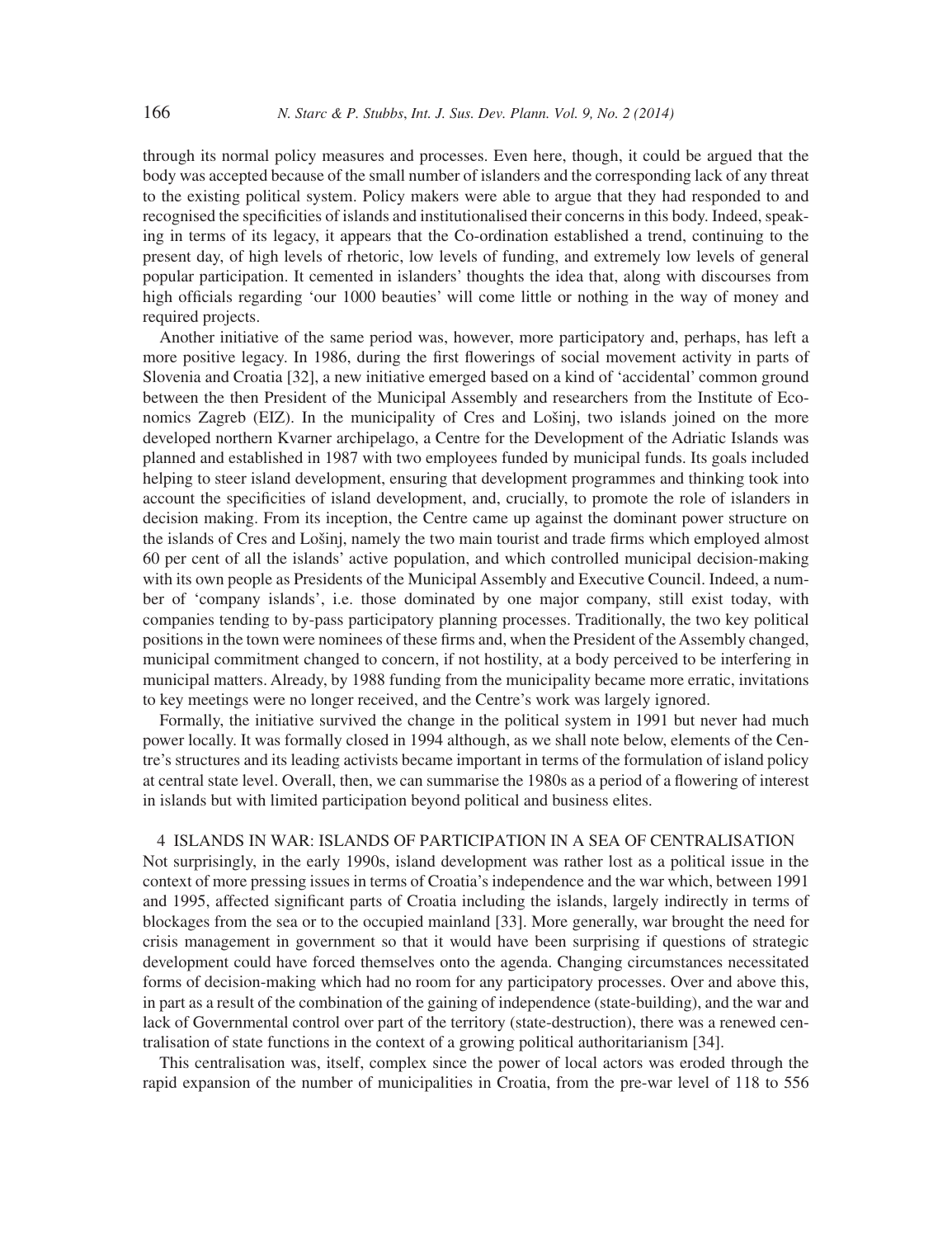municipalities and towns in 2011. In addition, larger regional units were abolished in favour of 20 counties plus the city of Zagreb [35]. These changes further eroded the possibility of islands being a coherent part of the governmental structure, as they were increasingly divided in terms of a number of municipalities and, in one case (the island of Pag) between two counties. There were 9 island and 7 coastal - island municipalities in 1991. By 2008 this had risen to 54 island towns and municipalities and 8 coastal – island towns and municipalities. A correspondence in terms of an island being covered by one municipality occurs in only five cases (Vir, Dugi otok, Šolta, Lastovo and Mljet). The war consequences led, of course, to a massive decline in tourist numbers and to the turning over of a number of tourist facilities to accommodate a massive number of refugees and internally displaced persons. Overall, the war years saw the introduction of forms of governance incompatible with a modern market economy and light years away from participatory democracy, so that Croatia's transition, and island development and participation along with it, was delayed.

At the same time, and again largely as a result of an 'accidental' meeting of minds between researchers from the Institute of Economics, the former secretary of the now abolished Island Development Co-ordination and the then Minister of Transport and Seamanship, the Lošinj Centre was revived and upgraded and became the designated Centre for Island Development in the Ministry, established in 1993 as the administrative body responsible for decisions regarding the disbursal of the state budget for islands which then stood at between 5 and 6 m Croatian kuna (HRK) (now about 0.8 m EUR). Three aspects of this are important in terms of the legacy of this for subsequent island development policies. Firstly, it replaced a bottom-up initiative with a largely top-down initiative, incorporating the Centre into the state apparatus. Secondly, in creating a fund and giving the Centre responsibility for disbursal in the absence of agreed mechanisms for prioritization, it created the conditions for political in-fighting, lobbying, the use of informal contacts and, even, corruption. However, thirdly, whilst not, in and of itself, promoting participatory processes, it was a mechanism for continued lobbying for a real commitment to strategic island development, including participation.

In 1993, the new Minister established a new Island Council as a consultative body to the Ministry. It comprised some twenty five island mayors, other "respected public officials" and a small number of scholars interested in islands and their development. This proved, however, to be another 'false start', meeting only once before being forgotten, and represented another lost opportunity in terms of opening up participation in island development decision-making. It was a classic case of mutual misunderstanding with the Minister believing that he had fulfilled his duty by appointing the Council but, since he failed to appoint a Secretary or President, in the absence of any Council member taking the initiative, it simply atrophied.

### 5 LOBBYING FOR ISLANDS: THE NATIONAL ISLAND DEVELOPMENT PROGRAMME AND RELATED MEASURES

With the formal end of the war in 1995, a number of important initiatives began reflecting, in some ways, the influence of the former Lošinj Centre on the Ministry itself which, in 1995, was rearranged and changed its name to the Ministry of Reconstruction and Development. One of the major priorities of the new Ministry was to prepare a number of national development programmes including a National Island Development Programme. An inter-disciplinary working group including outside experts was established. Very quickly after this, this group gained the status of a formal Council of twenty five members, although sharing only one common member with the 1993 incarnation. The Council oversaw the preparation of the National Programme, meeting three times, with five of its members playing an active role in its drafting, two of whom had been active in the Lošinj centre and in the Co-ordination in the 1980s.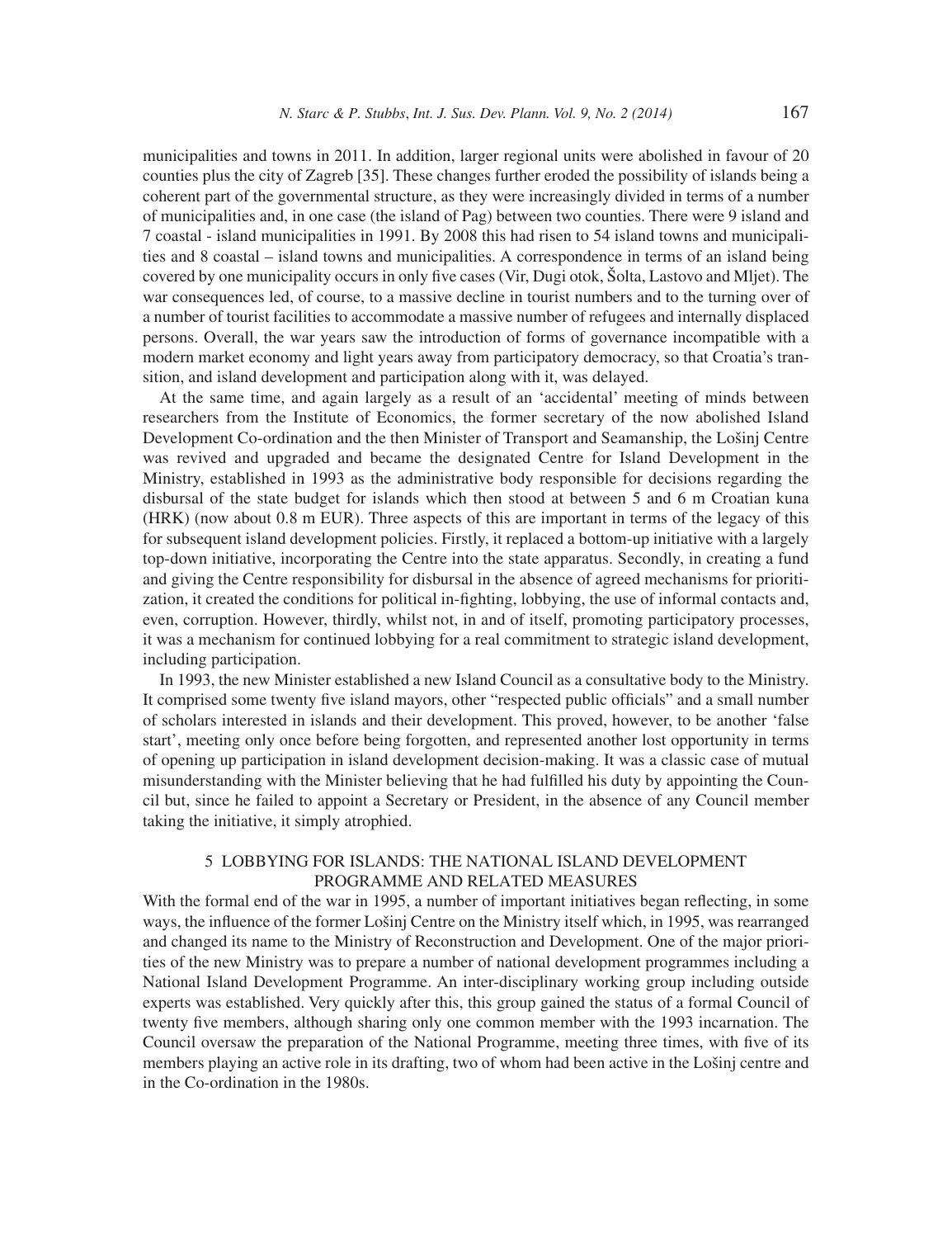In terms of participatory processes, the programme was a step forward. The five persons toured the islands announcing the preparation of the programme and gathering mayors and other stakeholders together for a meeting to garner suggestions. This was, however, the beginning and the end of participation, with discussions on drafts of the Programme reserved for Council members. The reason given was the already time consuming nature of Council discussions and the absence of any administrative or technical support from the Ministry. This was another obstacle which was to repeat itself on a number of subsequent occasions. As part of the new commitment to island development, the budget for islands, now located in the Ministry, doubled to around 10m. HRK or 1.4.m EUR making it, of course, now even more of a political football.

The National Island Development Programme was adopted by the Croatian Parliament on 28 February 1997. It was also published in a 228 page booklet by the Ministry, representing the most comprehensive overview of island development ever produced in Croatia. Particularly important is Chapter XI, which sets a number of tasks for the national, county, and local government administrations, from the passing of an Islands' Law through to a programme of cultural development on the islands. Each measure noted who should lead the initiative, who should collaborate and, where appropriate, sources of finance. In retrospect, the Programme focuses much less on participatory approaches *per se* than on the importance of rational strategic planning covering all aspects of island life. However, within this, it is clear that mobilisation of all stakeholders would be a *sine qua non* of its successful implementation.

In any case, the immediate follow-up hardly boded well for this principle, with the Ministry not accepting the offer of active Council members to initiate and support the implementation of the Programme. It also has to be noted that, in keeping with a kind of legislative approach to reform in Croatia, these Council members saw the preparation of the Law as the most important next step. The inactivity was compounded by the fact that no one was assigned within the Ministry to implement, or even monitor, the programme. The Programme appeared in danger of falling victim to the usual fate of 'strategies' with which Croatia had a 'fascination' in the mid 1990s and beyond, described as "teeming with decisions and intentions about drafting strategies" [36, 37], but with little life breathed into such strategic documents which often, literally, remained on the shelf.

The Ministry only woke up to its obligations after a draft Island Act was prepared and presented to Parliament by three opposition MPs, to make a point against the ruling party. The Ministry engaged an active Council member to prepare the draft Law, overseen by a small four-person Ministerial Task Force. The group of five again toured the Islands, this time presenting the draft law for discussion. In March 1999, faced with two different proposals, Parliament voted for the Government's draft and against the opposition law. Having been somewhat reluctant to pursue the measure, the Government, in a pre-election year, now announced proudly that Croatia had become the third country in the world, following Japan and Finland, to pass an island law.

Crucially, the Act prescribes the preparation of Sustainable Island Development Programmes (SIDPs) covering all the inhabited islands, consolidated as twenty six island groups. These SIDPs were to be contracted and overseen by the Ministry and then adopted both by local government units and Parliament. In addition 14 national, sector-specific State Island Programmes (SIPs), were to be prepared, as well as an Annual National Island Programme containing clear budgetary provisions. The structure provided by SIDPs and SIPs attempted to harmonise top down – bottom up development decision-making and resembled Regional Operational Plans (ROPs) and Sectoral Operational Plans (SOPs) which later became almost compulsory development documents in the EU. The Ministry was also required to produce a standard SIDP methodology to be agreed by Government. It was here that the opportunity for institutionalising participatory processes appeared to exist although, again, the Government's massive increase in the level of state support for islands, set in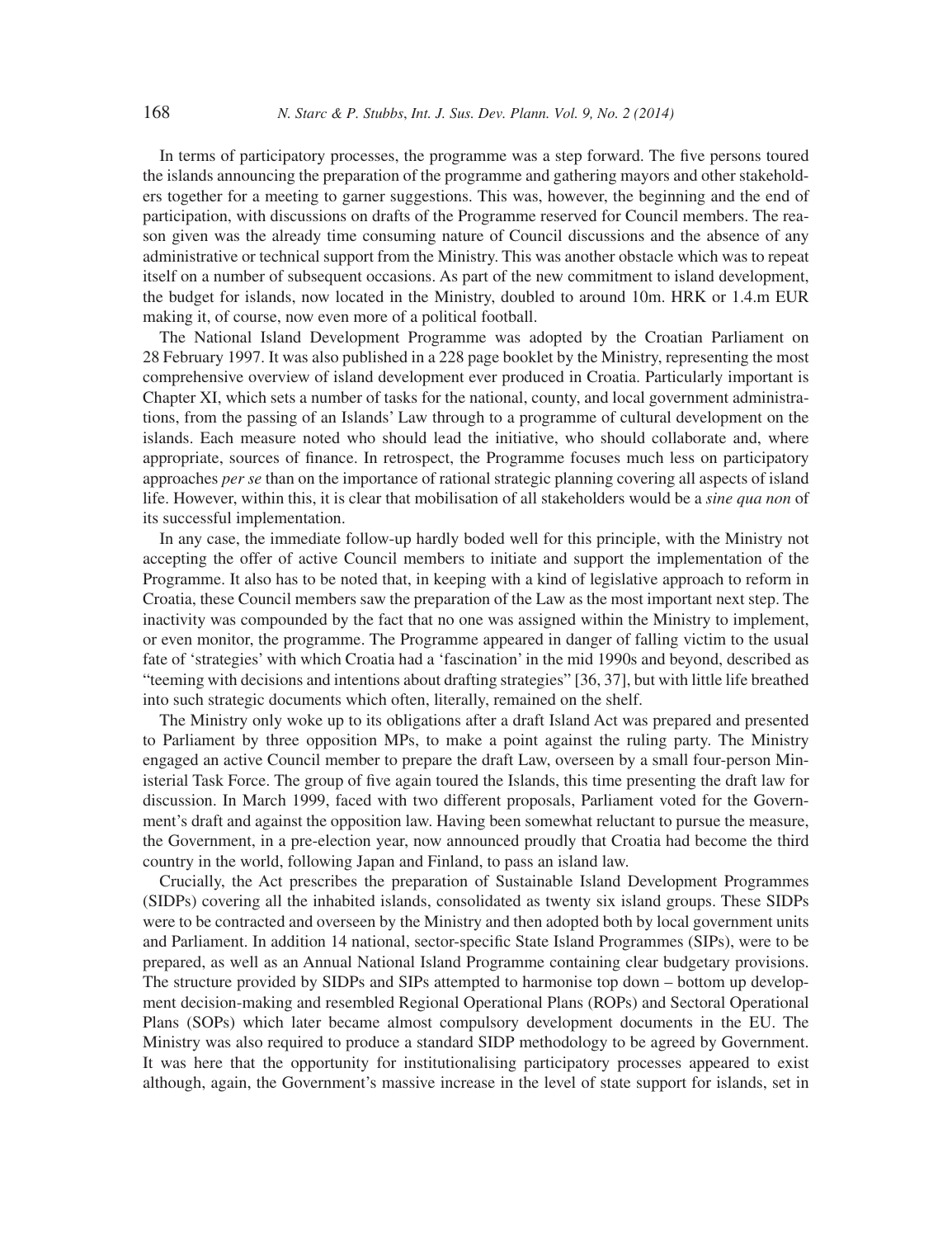1999 at 89 m. HRK (some 12 m. EUR at today's rates), *before* the programme planning methods were institutionalised, made it less rather than more likely that financing would follow the plans in any kind of rational way.

# 6 OPPORTUNITY LOST OR FOUND?: PARTICIPATORY PLANNING IN REFORM CONDITIONS

At first glance, the reform-minded Government, a coalition of, until that time, opposition parties, elected in January 2000, offered a European perspective on all aspects of development policy in Croatia and, crucially, had the support of international donors in bringing this about. The new political masters in the Ministry for Reconstruction and Development appeared to be acting quickly, upgrading the Centre to a Department for the Islands headed by an Assistant Minister with, for the first time, over 100 m. HRK (some 13.5 m. EURO) at the Ministry's disposal for financing island development. Still, in the absence of criteria for deciding priorities, these funds were dispersed according to needs and wants as articulated by the mayors. Hence, the entire process remained nontransparent with few checks and balances, with the Department answering only to the Minister, with no formal reporting to Parliament. An index of the fund's importance, in the context of a coalition government, was that the position of Assistant Minister became a highly coveted one, with political in-fighting and turf wars leaving the post unfilled for some five months, with an island politician from one of the coalition partners finally appointed in June 2000. The appointment did not, however, lead to any urgency in terms of implementing the key aspects of the Island Act, with the Ministry failing to live up to its legal obligations to begin the process of contracting the SIDPs.

The impasse continued until April 2000 when, as part of a long-term project on 'Consultancy for Regional Development in Croatia' undertaken by the German state agency Deutsche Gesellschaft für Technische Zusammenarbeit (GTZ) and researchers from the Institute of Economics, permission was sought from the Ministry to be allowed to prepare, with its own funds, the first SIDP in the island of Šolta as a kind of pilot project. Šolta is 9 NM away from the Dalmatian town of Split, covers 58 km² and, at the time, had a population of 1,300 islanders. The Assistant Minister approved the proposal after some hesitation. The irony, of course, was that here was an externally funded project, involving some of the same researchers as had been involved in the drawing up of the National Island Development Programme, asking permission from the Ministry to undertake a task which was the Ministry's obligation under the Law. The GTZ/EIZ project was rather different from most external development assistance up to that point, being framed much more in terms of flexible programming, genuine partnerships between a small number of external actors and diverse internal stakeholders, and crucially more of a process orientation in which, instead of an obsession with 'successful' outcomes, emphasised learning through doing and the importance of reflexivity and the creation of feedback mechanisms. The project, which began in 2000, aimed explicitly to build local capacity for development planning, to introduce a participatory approach to local development planning and to disseminate the corresponding methodology across the Croatian municipalities and towns on the one hand and through the rapidly growing professional group of local consultants on the other.

GTZ and EIZ consultants arrived on the island for the first time in April 2001, but had to wait another month and a half to begin work because the mayor who agreed to the preparation of the programme lost the municipal elections. The time was used to finally decide how to prepare the programme and what modality of participation was to be used. Informal interviews and a lot of contacts including the candidates for mayor, provided enough information to propose a preliminary list of stakeholders, decide who to approach and how, determine workshop agendas, and so on.

Towards the end of May 2001, after the elections, the new mayor readily accepted the proposition and the analytical work began. An expert in physical planning was found on the island and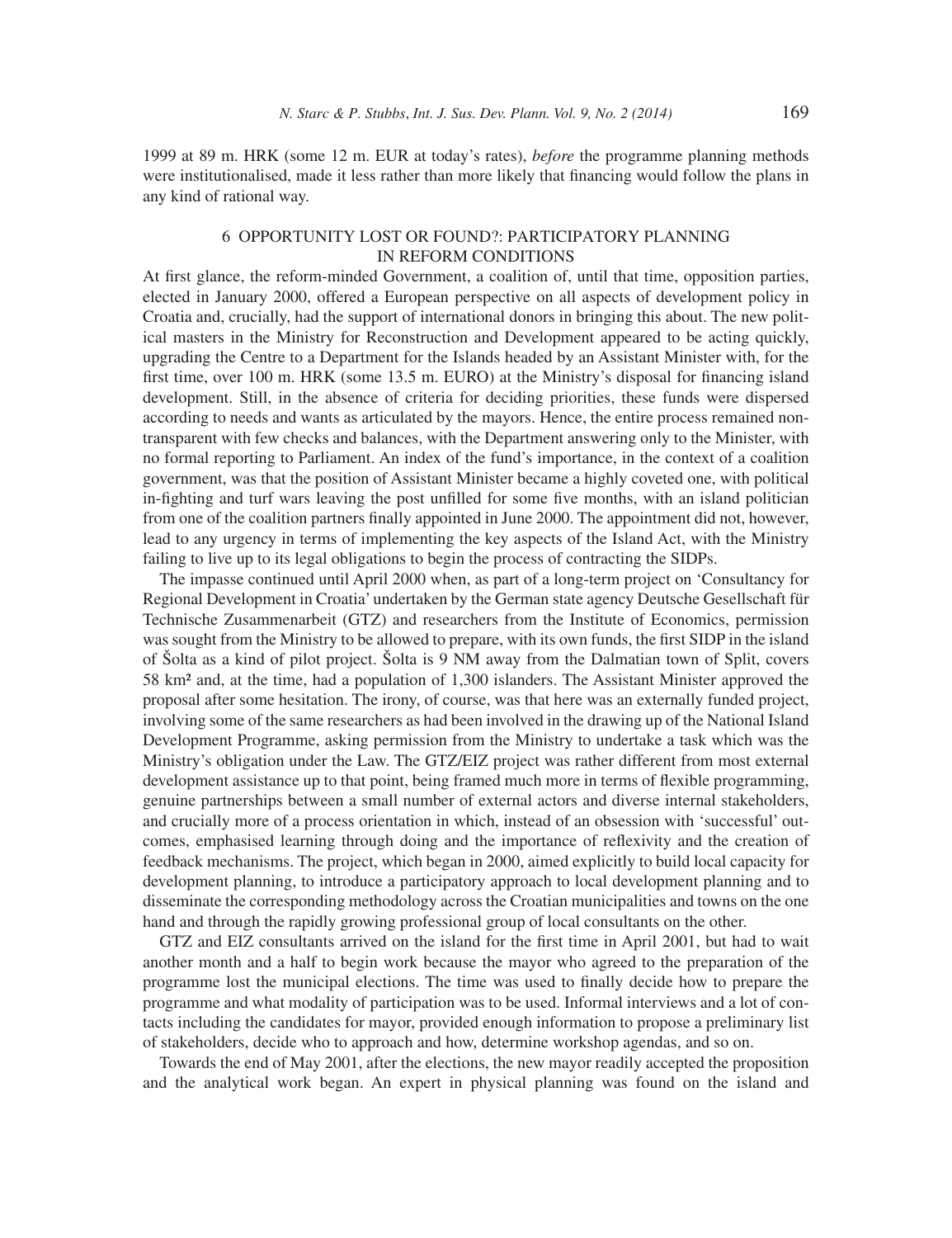sub-contracted. Others had to be looked for in Split and Zagreb. The analysis was completed in September 2001 containing economic, social, environmental, physical planning and institutional reports and, for the first time in the Croatian context, an analysis of the municipal budget was undertaken. Development stakeholders were identified and, in October 2001, participatory workshops were held with representatives of island interest groups as well as the Ministry discussing problems and defining development goals and a development vision. This was a genuinely innovative approach in the Croatian context and was declared a 'social success' in terms of large attendance, lively discussions, and ultimate agreement on development problems, key objectives, the island's strengths and weaknesses, and the measures needed. The process and end results appeared to be of a high standard and proved that islanders could contribute to meaningful discussions on development priorities and even define development measures and projects i.e. tasks usually reserved for professionals only. Following a month long public consultation process, a draft of Šolta's development programme was completed in February 2002.

On 21 February 2002, the draft programme was presented to the Department for Islands in the Ministry in Zagreb. The Assistant Minister appeared disinterested and made his excuses and left in the middle of the presentation. The Šolta team used the occasion to propose a draft decree on methodology for the preparation of SIDPs which explicitly prescribed a participatory process and insisted upon local adoption of the SIDP. On 1 August 2002, the Decree was adopted by the Croatian Government, establishing a formal framework for implanting participation in development decision-making on the Croatian islands. Of course, as will become clear below, formal frameworks are a necessary but not sufficient condition for changing practices on the ground.

The Šolta SIDP was formally adopted by the Municipal Council in September 2002 and passed to the Ministry. The Department for Islands passed the document to other Ministries for opinions before forwarding to the Government. It was eventually adopted by the Government in November 2003, just before the general election, a full fourteen months after it was adopted on the island. Earlier, in March 2003, a full four years after the passing of the Island Act, the Ministry began the tendering procedure for preparation of the remaining 25 SIDPs, with the last round of contracts with consultancy companies signed in December 2003, including contracts for co-ordination and *ex ante* evaluation with the GZT/EIZ team. In principle, these moves secured the institutional framework for participatory, top down – bottom up, integrated development management.

Realities proved somewhat at variance with this. On Šolta itself, keen to maintain the momentum and obtain some 'quick wins', GTZ financed two tasks from the Šolta SIDP which were undertaken by local consultants: a feasibility study for the improvement of public services and a tourism master plan. Both documents were adopted by the Šolta Municipal Council but never implemented. On reflection, this was a result of an insufficiently sophisticated institutional analysis and, consequently, a kind of uncritical acceptance of stakeholders' proposals which failed to take account of the low implementation capacity on the island. The tasks put forward by the study and the plan, and, in truth, by the Programme that preceded them, exceeded the administrative capacity of the Šolta municipal administration. Fewer and simpler tasks would have been more likely to have been implemented. The mayor and the municipal council put very little effort into implementation, and limited results were achieved. Most importantly, there was little evidence of any proactive stance in terms of seeking other sources of financing than the state budget. The ownership of Solta's SIDP was, in the end, vested solely in the person of mayor. The rest of the islanders that attended the workshops as well as the nine existing island municipal administrators were detached from any implementation. In addition the only large firm on the island has been increasing its hotel capacities without any reference to the programme. They did not participate in any aspects of the strategic development programme and did not attend the participatory workshops.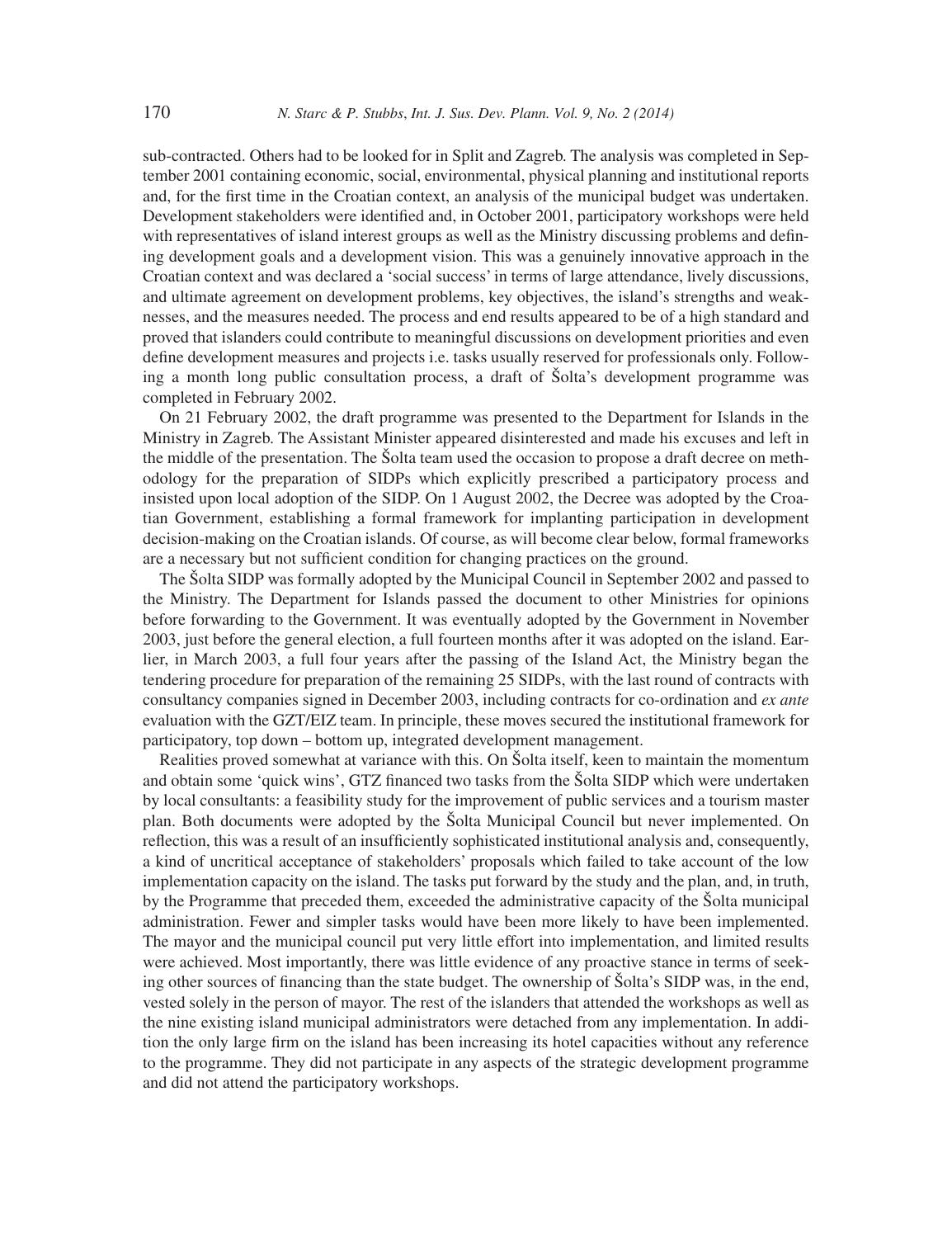Similarly, adoption of the programme by Government did not lead to the state meeting its financial commitments as set out in the programme. The Ministry stated that the programme was too late for the fiscal year in question, and that all monies for islands had been spent. Crucially, the fund for island development, which had achieved a status within the Ministry, and a working method for allocation based on 'wish lists', favouritism, and persuasion, took on a life of its own completely unrelated to the process of establishing SIDPs, now coming to be seen as an unstoppable, but really rather irritating, diversion.

## 7 PLUS ÇA CHANGE …: POLITICISED CLIENTELISM VS. PARTICIPATORY PLANNING?

The new Government, taking power in December 2003, continued the push towards European integration. A major reform of Ministerial responsibilities was undertaken, with the Ministry of Reconstruction and Development rearranged again to become the Ministry of the Sea, Tourism, Transport and Development responsible still for islands. In a sense, this division created a series of contradictions and intra- and inter-Ministerial conflicts at the heart of Government development policy. To update the SIDP story, the remaining twenty five SIDPs were delivered to the Department for Islands in the Ministry by November 2005. The *ex ante* evaluation confirmed that, whilst of varying levels and quality, all had taken seriously the importance of participatory planning processes. At the same time, the municipality of Nerežišće on the island of Brač, with a total population of 13,400, adopted the SIDP. The other seven municipalities on the island remained indifferent to the programme, however.

At the same time, a potentially significant change occurred when the Department for Islands made it a requirement that requests for state funding for islands, raised to 214 m. HRK (29 m. EUR) in the 2006 budget, be based on proposals in the SIDPs. This created a somewhat anomalous and contradictory situation whereby the Ministry requires implementation of development programmes which have been approved neither by units of local government nor by the central Government. This official use of unofficial documents has, largely, passed without comment or criticism by local government. This may, in part, be because of a fear of upsetting the Ministry which controls the purse strings, but it also appears to be because the SIDPs do present a realistic set of priorities, and have credibility amongst island municipalities. Quite a few mayors approached the Department with requests for financing projects without making any reference to their islands' SIDPs but able, subsequently, to argue that whatever they have proposed already existed there. In this way, participation resulted in lists of projects so exhaustive that even mayors, who usually monopolize development thinking, could not think of anything new. In short, SIDPs, albeit not institutionalised fully, do appear to be based on an appropriate methodology, and have demonstrated the value of participation. The problem is, however, that the allocation of funds has remained non-transparent until today.

On 10 March 2006, amendments to the Island Act were passed by Parliament including, most importantly, the obligation on counties to implement SIDPs if island municipalities are unable or unwilling to undertake such a task. However, Šolta's SIDP remains, years after the completion of all 26 SIDPs, the only one to have been passed to the Croatian government for adoption. The Ministry in charge for implementation of the Island Act that appears uninterested in implementing it has been joined by equally uninterested coastal counties in charge of implementing SIDPs. None of the seven counties which contain one or more islands within their jurisdiction have even asked to see copies of 'their' SIDPs.

Towards the end of 2007 after the national budget had been adopted in the Parliament it was clear to everyone that SIDPs were destined to end up on the shelf alongside with other numerous Croatian development documents that were never implemented. The budget contained the usual item for islands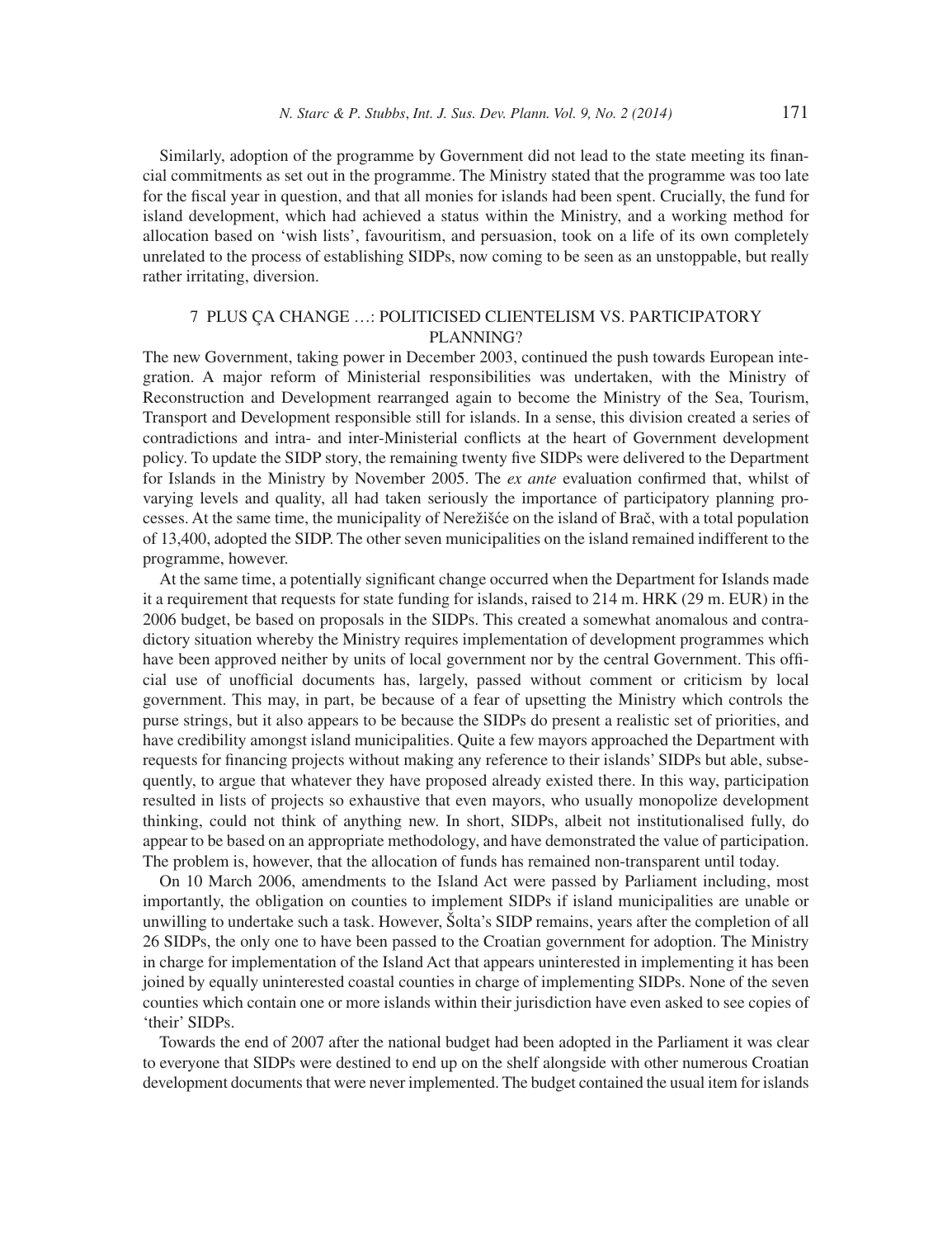as if the National Island Development Programme and 26 SIDPs did not exist and the financing of implementation of the programmes was definitively off the agenda. It seemed that the ever fewer number of islanders who remembered the programmes they participated in could only wait for the next elections. To make things even more pessimistic another ministry, the one in charge for physical planning and environmental protection, failed to ratify the Protocol on Integrated Coastal Zone Management in the Mediterranean which Croatia readily signed as a party to the Barcelona Convention in 2008. The Protocol covers islands and defines and even prescribes integration of all existing plans and programs that deal with development in the overall coastal area. A year or two later it was clear that the Protocol is not going to be ratified and that neglect of islands has become internationalised.

The elections that took place at the end of 2011 brought a significant change as the right-wing party lost the elections after two full mandates. For the second time in the modern history of Croatian parliamentary democracy, a social democratic-led coalition returned to power and announced a European path of development, in line with Croatia being due to join the European Union on 1 July 2013. Less than a year after the elections optimists could claim that the new brooms still need some time to sweep away the old and bring in the new. The pessimists can claim the obvious: notwithstanding cosmetic changes, key decisions regarding island development still appear to be non-transparent and a reflection of a kind of political clientelism [34]. Mayors have learnt that direct communication with the ministry is crucial, leaving the fund, still, to be bargained over and, hence, promoting *ad hoc* and short-term decision making rather than long-term planning.

### 8 CONCLUSIONS: THE LIMITS AND POSSIBILITIES OF PARTICIPATION IN ISLAND POLICIES

This historically-based overview shows how the practice of central financing has acted as a disincentive for island administrations to increase their own capacity in terms of learning how to deal with development issues, and has left little room for genuine participation. The administration is left to deal with everyday activities only. All development issues are more or less successfully dealt with by the mayor and he or she (almost all are male) is the only one to deal with county and state sources of finance. The main criterion for a good mayor is the amount of money they have managed to garner from non-island sources. In this task, it would seem that informal and political connections are the most efficient and effective in the short-term, which is the only timescale that matters. There is little incentive for participatory processes and procedures leading to capacity building of the island administration, and strengthening of island governance in the medium-term in order to make the island less dependent on central funding in the long-term.

Despite certain gains in each period of the story (Table 5), the complex relationships between political competencies, institutional capacities, and socio-cultural forces continue to work against participatory planning, with broader macro-level political economies seemingly highly mediated in the context of Croatian island development. As noted above, there are real political barriers to participation. The process of so-called decentralisation that has been paid lip service to in Croatia since the early 1990s has, paradoxically, also worked against participation in development decision making. Successive governments have allowed for, and even supported, the establishment of new municipalities and towns so that the 118 municipalities that existed in 1991 had been divided by 2011 into 556 smaller ones. More than a half of these cannot cover their administrative expenditures and are dependent on central financing. In this way, smaller municipalities have become more dependent on central government than ever. Decentralisation, praised as a *sine qua non* of the development of participatory democracy appears in Croatia more as an act of subtle and non transparent centralisation. Participation is in inverse proportion to centralisation because a chronic lack of finances prompts mayors to seek quick solutions.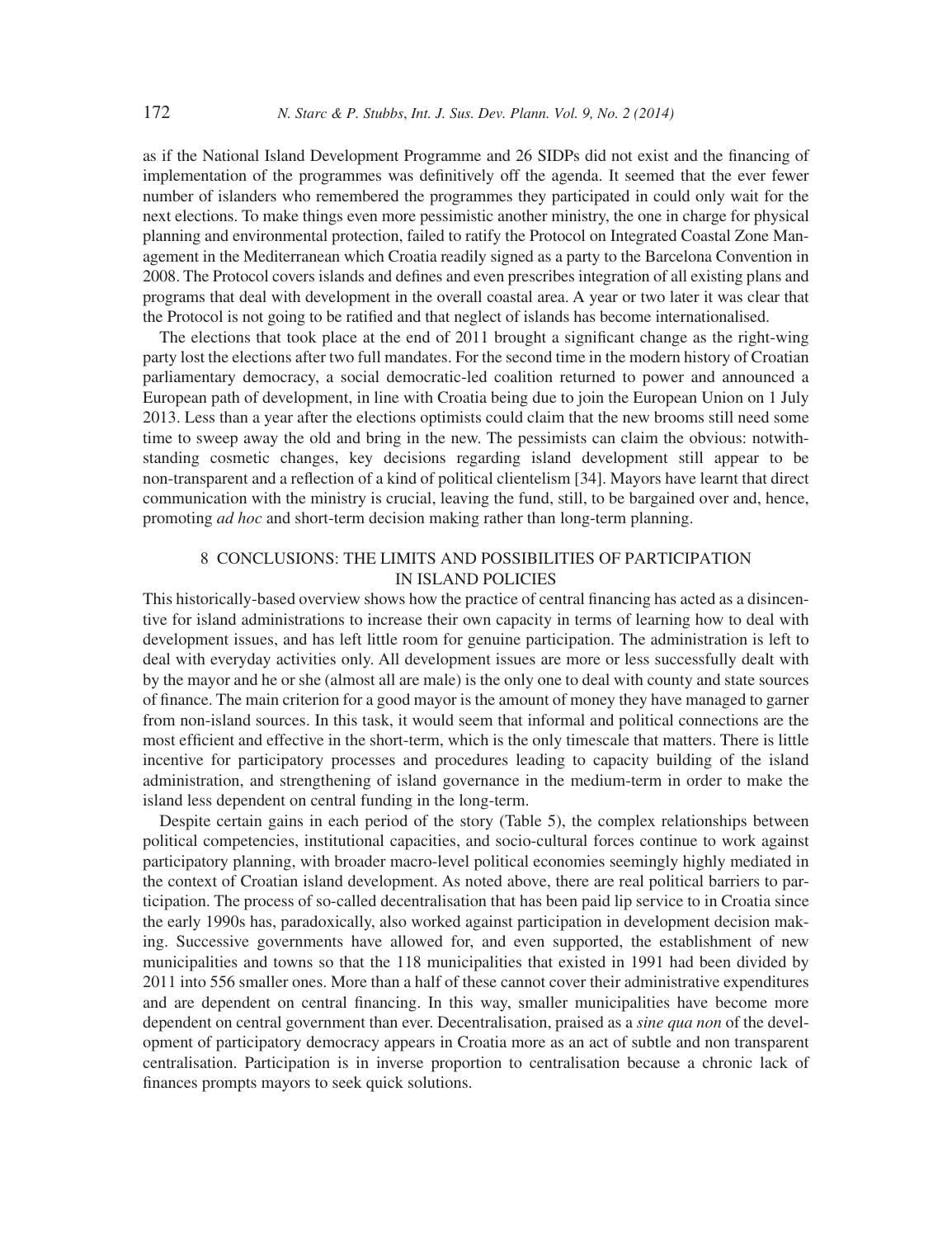| Period    | Macro-Political<br>Economy                                                              | Key Developments in Island<br>Planning                                                                                                         | Participation                                                                                                                                             |
|-----------|-----------------------------------------------------------------------------------------|------------------------------------------------------------------------------------------------------------------------------------------------|-----------------------------------------------------------------------------------------------------------------------------------------------------------|
| 1945-1980 | Socialist Planning /<br>Later Socialist Self<br>Management                              | Limited planning, largely sub- Virtually non-existent -<br>ordinated to needs of industry; top-down / expert planning<br>Some tourism planning |                                                                                                                                                           |
| 1981-1990 | Socialist Self-<br>management/new<br>social movements                                   | Political/expert initiatives;<br><b>Island Development Co-</b><br>ordination: Centre for Island<br>Development (interest group)                | Limited – mainly expert-<br>government dialogues; Some<br>room for local political and<br>business influence                                              |
| 1991-1995 | War, state-building,<br>centralisation,<br>transition                                   | Islands fragmented into many<br>municipalities; Centre for<br>Island Development within<br>Ministry; Island Council                            | Significant funding but top-<br>down initiatives dominate –<br>less needs-based than politi-<br>cal lobbying. New consulta-<br>tive bodies left moribund. |
| 1996-1999 | Transition, recon-<br>struction, neo-<br>authoritarianism                               | National Island Development<br>Programme; (new) Island<br>Council; Island Act – pre-<br>scribes SIDPs                                          | Experts toured islands, held<br>discussions on drafts of pro-<br>gramme. Strategy unconnect-<br>ed to monitoring or funding                               |
| 2000-2003 | Democratic change,<br>Europeanisation                                                   | Dept for Islands within<br>Ministry; GTZ/EIZ project<br>on Šolta                                                                               | Demonstration of value of<br>participation; Political delays;<br>Implementation limited.                                                                  |
|           | 2004-present Consolidation<br>of democracy,<br>EU Candidate/<br><b>Accession Status</b> | SIDPs completed                                                                                                                                | Existence of participatory<br>planning and demonstrated<br>results but low implementa-<br>tion and continued non-<br>transparent allocation of funds      |

Table 5: Periodising Participatory Planning on Croatian Islands

There are only four Croatian islands where the unit of local government is island-wide. Most others consist of between two and seven towns or municipalities, and the smallest islands share a unit of local government either with another island or with the mainland. Informal co-ordination mechanisms do exist on two of the larger islands, Brač and Krk, but these have no mechanism for resolving disagreements. The other divided islands do not even have this, making joint planning and dispute resolution impossible. Overall, on divided islands, then, islanders' potential for participation, so evident in the process of preparation of SIDPs, is not realised. The mayors from the same island often compete for the money at the Ministry, and duplicate plans, for new seaports or even airports, are not uncommon.

There are also infrastructural limitations since investments on islands tend to have higher unit cost than those on the continent. This is a result of a combination of factors including: the cost of transportation of materials and necessary equipment across the sea, and the fact that small-scale investments do not allow for the realisation of economies of scale. The smaller the island, then the more costly is the development of infrastructure. At the same time, the smaller the island, the lower are local fiscal revenues and, consequently, less local funds are available for public investments.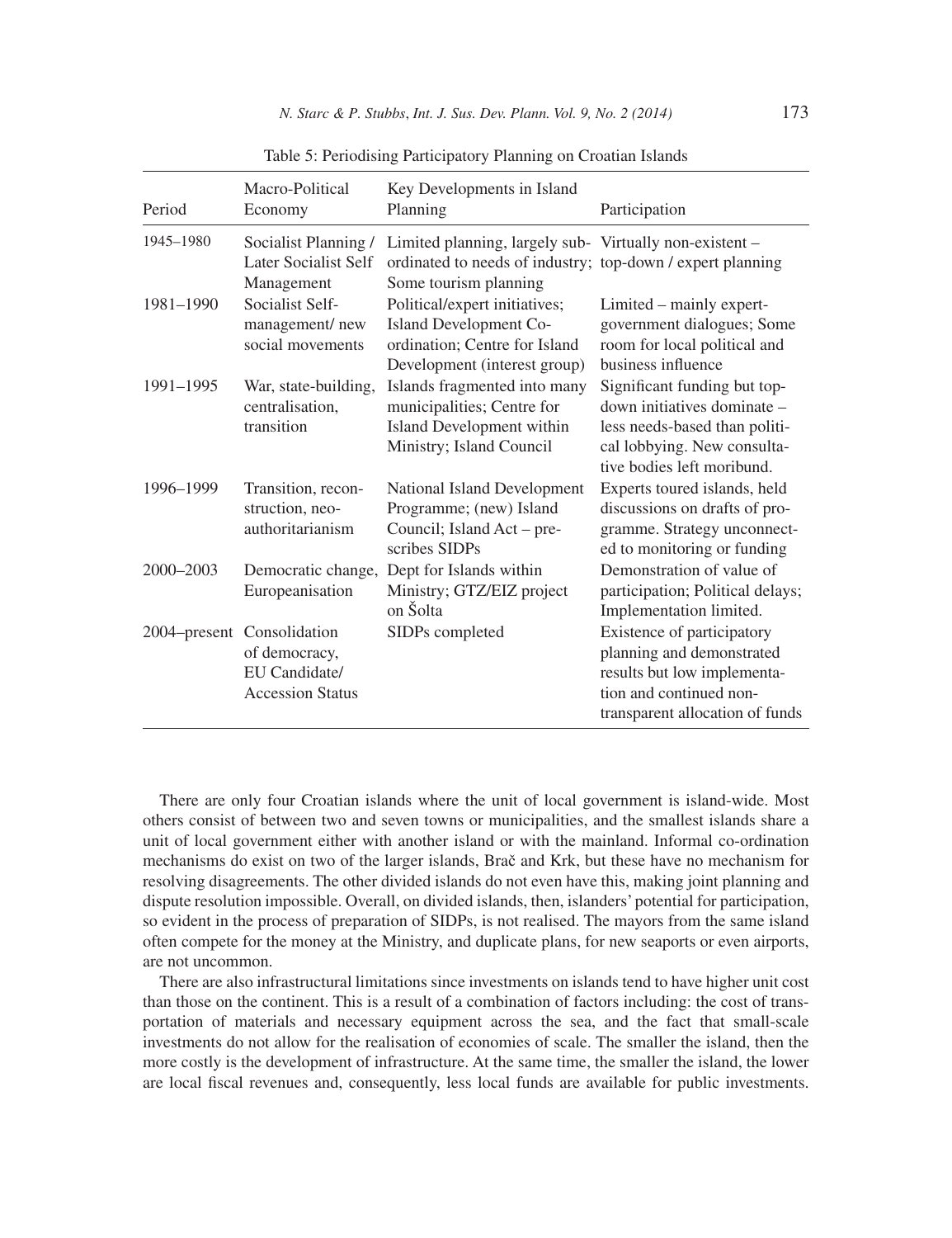Consequently, the smaller the island, the greater its dependence on external financing, which lowers the possibilities for the development of efficient participation.

There are some socio-cultural factors which also need to be noted. The preparation of the SIDPs showed that the Northern, more developed, islands have somewhat better mechanisms for the operationalisation of development decisions made in a participatory manner. Their mayors do have interlocutors from civil society which, whilst still in its formative stages, is more visible and vocal here compared to the Southern islands. The less-developed Southern islands' populations are no less willing to participate, however, although the mechanisms for operationalising this participation remain under-developed, and a more paternalistic tradition remains in place. Actually, although more research is needed, the readiness of islanders to participate seems to be greater in predominantly fishing villages and communities than in predominantly agricultural ones. It may be that fishing implies a group effort and high mutual dependence of those involved, with the catch divided amongst fishermen on the basis of the average rather than marginal work input. Agricultural activity on islands is highly individualized and farmers do not depend on each other so that there may be variations in levels of social capital.

In addition, the institutional capacities of many islands in the context of out-migration, coupled with the lack of island identification by some stakeholders (such as business interests), also tends to inhibit the implementation of programmes. The inevitable tension between permanent residents of islands and those who are more concerned to have a week-end or summer retreat is important here, although the role of external business interests as well as island-based companies should not be understated.

The pessimistic conclusion of the story appears to be that only the top down element of strategic planning in terms of island development has been implemented, and this itself in a distorted, and highly inconsistent, way. Some of the contradictions of the top down policy which directly or indirectly discourage participation can be seen from the narrative above. Firstly, the Government adopted a National Programme which explicitly requires islands to be seen as indivisible development units, whilst promoting their division into more and more units of local government. Secondly, the Island Law stipulates a high level of coordination of ministries and public utilities, whereas ministries rarely coordinate and often compete with each other. Thirdly, SIDPs are meant to be the basis for the distribution of state funds, whilst not being formally adopted anywhere. Fourthly, participation in island development decision making is required by means of a government decree, but mayors are still allowed to approach ministries with requests not covered by SIDPs and money is granted on other, non-transparent, criteria.

A more optimistic conclusion might, perhaps, suggest that twin processes of pressure from the process of now certain European integration could combine with an increasing competence, awareness and pressure from civil society organisations to promote good participatory governance. If this is the case, there are enough critiques of the lack of impact of EU policies and programmes in this field, as well as concerns regarding the 'false positives' regarding civil society, to know that any such twin pressures will take a great deal of time. Meanwhile, islanders themselves, who offer no obstacles to the full flowering of participatory processes, will have to wait.

### **REFERENCES**

- [1] Healey, P., *Collaborative Planning: Shaping Places in Fragmented Societies*, Macmillan: Hampshire, 1997.
- [2] Baldacchino, G., Islands, island studies, island studies journal. *Island Studies Journal*, **1(1)**, pp. 3–18, 2006.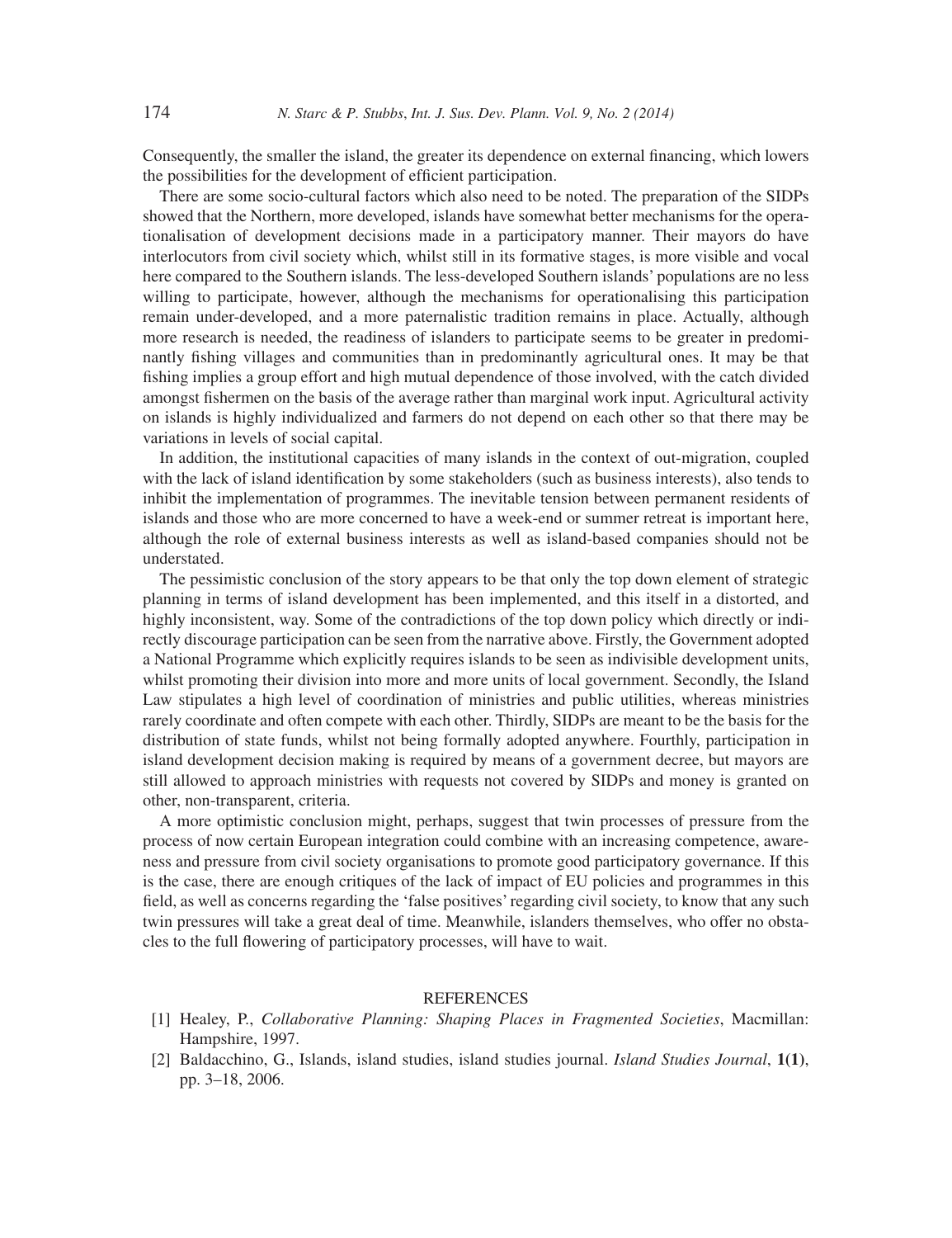- [3] Stratford, E., Technologies of agency and performance: Tasmania Together and the constitution of harmonious island identity. *Geoforum*, **37(2)**, pp. 273–286, 2006. doi: http://dx.doi. org/10.1016/j.geoforum.2005.03.001
- [4] Stratford, E., Flows and boundaries: small island discourses and the challenge of sustainability, community and local environments. *Local Environment*, **8(5)**, pp. 495–499, 2003. doi: http:// dx.doi.org/10.1080/1354983032000143653
- [5] Baldacchino, G., Island studies comes of age. *Tijdschrift voor Economische en Sociale Geografie*, **95(3)**, pp. 272–283, 2004. doi: http://dx.doi.org/10.1111/j.1467-9663.2004.00307.x
- [6] Jackson, R., Bruny on the brink: governance, gentrification and tourism on an Australian island. *Island Studies Journal*, **1(2)**, pp. 201–222, 2006.
- [7] Baldacchino, G., Studying islands: on whose terms? Some epistemological and methodological challenges to the pursuit of island studies. *Island Studies Journal*, **3(1)**, pp. 37–56, 2008.
- [8] Hay, P., A phenomenology of islands. *Island Studies Journal*, **1(1)**, pp. 19–42, 2006.
- [9] Kozuch, A. & Koloszko-Chomentowska Z., The Role of Strategic Planning in Managing Local Development, no date. Available at http://baitas.lzuu.lt/~mazylis/julram/8/222.pdf
- [10] Walsh, J., 'Making Space Making Place', Opening Remarks at SPAN Conference, 2005. Available at http://www.qub.ac.uk/ep/research/span/news/dubconf-oct05/walsh-p01.pdf
- [11] Dräger, S., Horvat, Ž., Sumpor, M. & Starc, N., *Vodič za izradu strateških razvojnih programa na lokalnoj razini* (Guide for preparing Strategic Development Programmes on the Local Level), EIZG: Zagreb, 2004.
- [12] Ciegis, R. & Gineitiene, D., Participatory aspects of strategic sustainable development planning in local communities: Experience of Lithuania. *Technological and Economic Development of Economy*, **14(2)**, pp. 107–117, 2008. doi: http://dx.doi.org/10.3846/1392-8619.2008.14.107-117
- [13] Rammel, C., Hinterberger, F. & Bechtold, U., *Governing Sustainable Development* (Working Paper No. 1), GoSD: Vienna, 2004.
- [14] Flanagan, N., Haase, T. & Walsh, J., *Planning for Change*, Combat Poverty Agency: Dublin, 1995.
- [15] World Bank, *Participation Sourcebook*, World Bank: Washington, 1996.
- [16] Clarke, J., After Neo-liberalism? Markets, states and the reinvention of public welfare. *Cultural Studies*, **24(3)**, pp. 375–394, 2010. doi: http://dx.doi.org/10.1080/09502381003750310
- [17] Hall, S., Epilogue: through the prism of an intellectual life. *Culture, Politics, Race and Diaspora: The Thought of Stuart Hall*, ed. B. Meeks, Lawrence and Wishart: London, pp. 269–291, 2007.
- [18] Massey, D., Globalisation as geometries of power, available at http://www.signsofthetimes. org.uk/massey%5Btextonly%5D.html, 2002.
- [19] Starc, N., *Socio Economic Development of the Cres Lošinj Archipelago*, UNESCO MAB Programme: Paris, 1989.
- [20] Anušić, Z. & Starc, N., 'Lake Vrana on the Croatian island of Cres: problems of exploitation of a freshwater lake on a small island'. Proceedings from the International Conference: 'Islands 2000', Giardini Naxos, Italy, May, 1992.
- [21] Starc, N., Small Islands and Large Scale Development Patterns story of the Croatian island of Unije. Paper presented to European Regional Studies Association conference, Volos Greece, 30 August – 3 September, 2006. Available at http://www.ersa.org/ersaconfs/ersa06/papers/244. pdf (accessed 16 October 2007)
- [22] Flyvbjerg, B., *Rationality and Power*, The University of Chicago Press: Chicago, 1998.
- [23] Gasking, D.A.T. & Jackson, A.C., Wittgenstein as a Teacher, ed. Fann K. T., *Ludwig The Man and His Philosophy*, Harvester Press: Witgenstein, pp. 49–56, 1967.